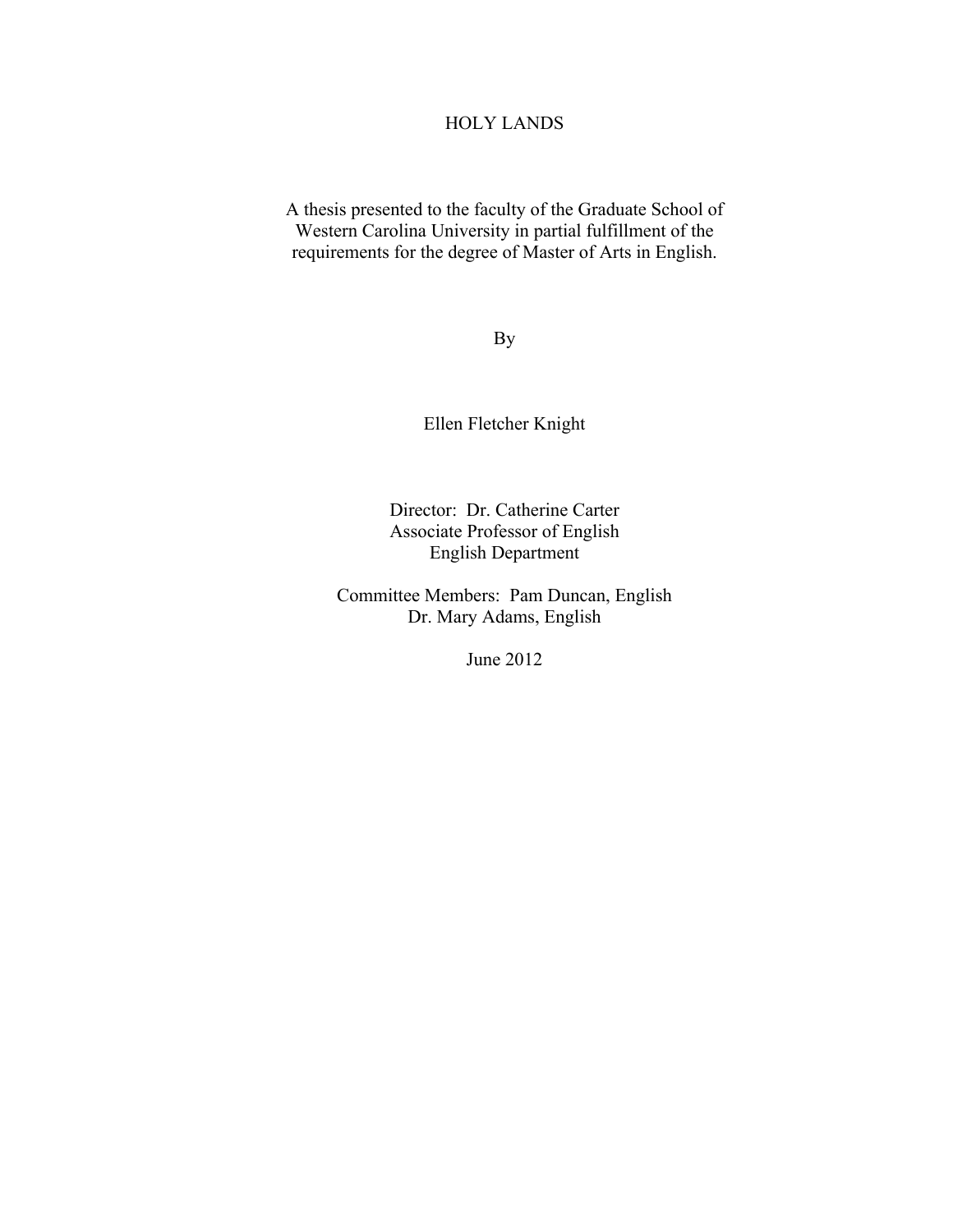#### ACKNOWLEDGEMENTS

I would like to thank my committee members for their expert guidance as I completed this thesis. In particular, I would like to thank Catherine Carter for her constructive feedback and insights into the larger themes that I was creating. I would like to thank Mary Adams for her biblical and academic scholarship, and Pam Duncan for her regional knowledge and understanding.

Also, I extend thanks to Dr. Laura Wright and Dr. Deidre Elliott for their assistance and encouragement as I moved into the Professional Writing concentration; Emily Hart and Jonathan Musgrove for being supportive friends and keen readers; George Singleton for teaching me to write often; and Ron Rash for teaching me to write honestly. Lastly, I would like to thank my family for their endless stories and continued support, and my mother for teaching me such wisdoms as the difference between a chicken and a hen.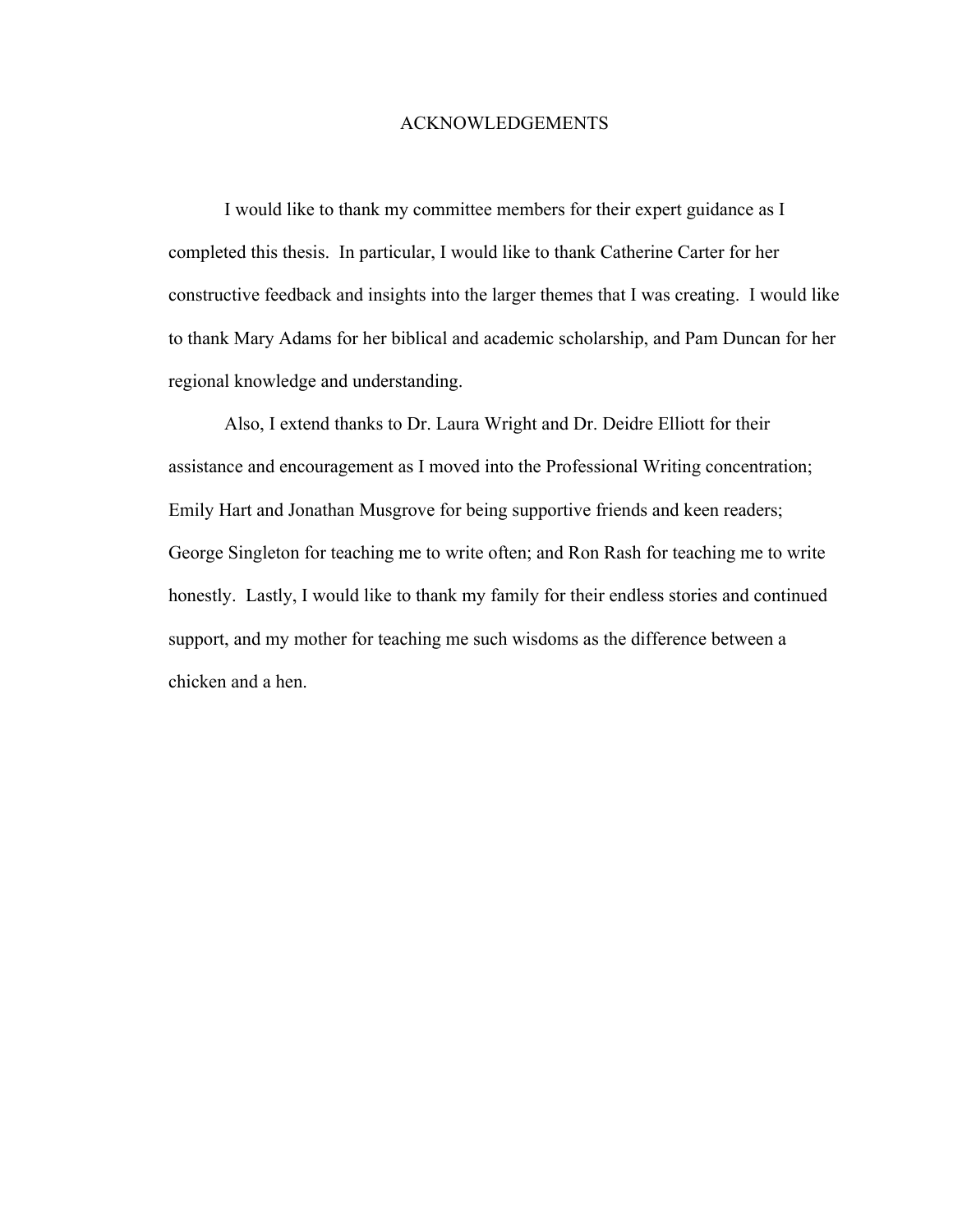# TABLE OF CONTENTS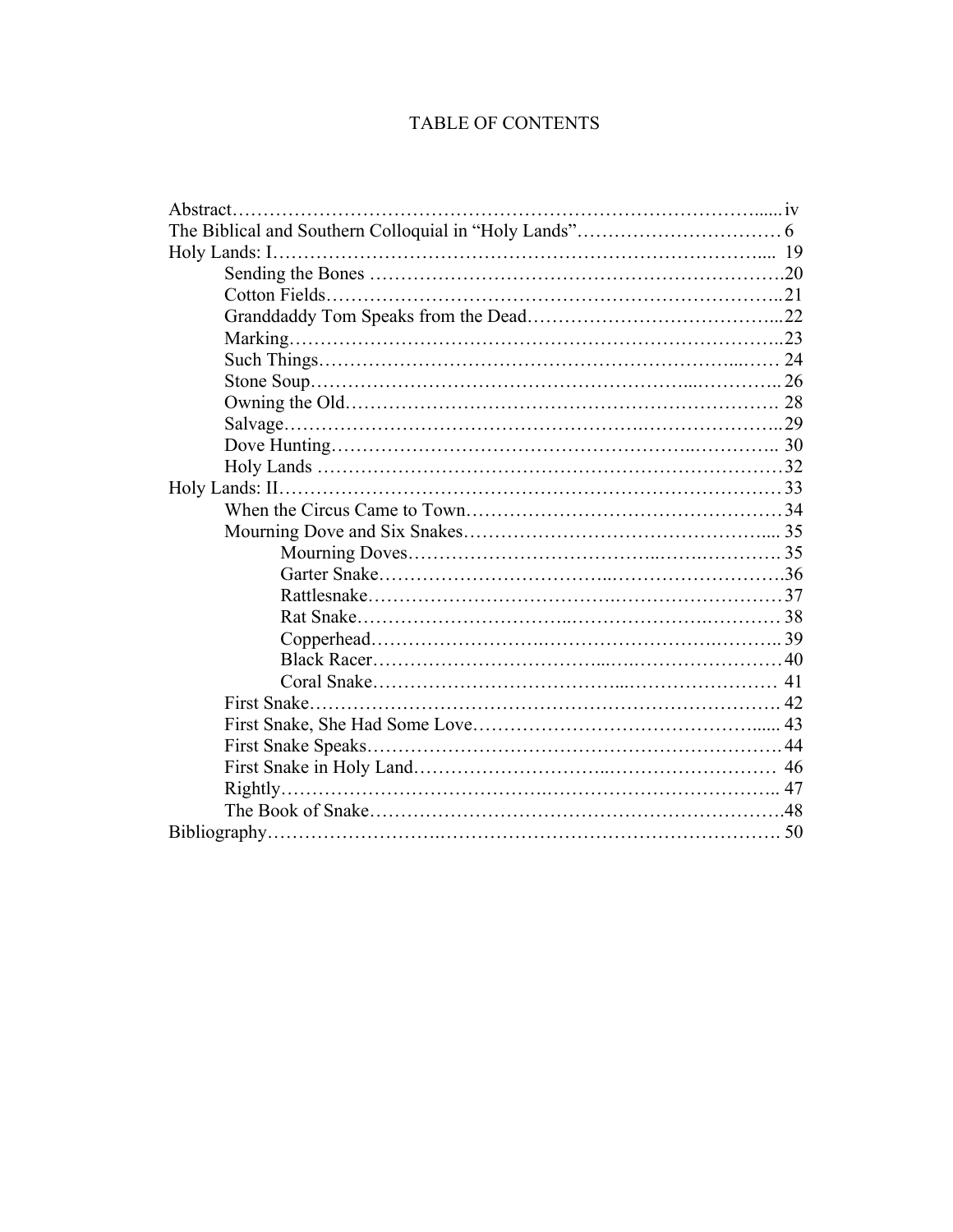#### ABSTRACT

#### HOLY LANDS

Ellen Fletcher Knight

Western Carolina University (June 2012)

Director: Dr. Catherine Carter

On the surface, "Holy Lands" seems to be simply a collection of poetry examining the relationship between people and the land. The poems' subjects all revolve around family or nature. However, within these poems, two narratives emerge that deepen the connection between these two agents. The main narrative of this collection is two-fold: there is the story of my family and our land; and there is the story of First Snake, the snake from the Garden of Eden. The importance of recording history, and the acceptance that we change as our reality does, tie these stories together. Both stories chart the changes in land and the people/creatures who interact with that land.

The collection is divided into two sections reminiscent of the Old and New Testament. The first section presents the story of the farmland and introduces a family, much like the Old Testament told the story of a people and their land. The first section ruminates on the farm and its decline. The second section introduces the voice of First Snake. First Snake offers the possibility of redemption through understanding the process of change; we must accept and embrace change, move with it, and not regret its occurrence.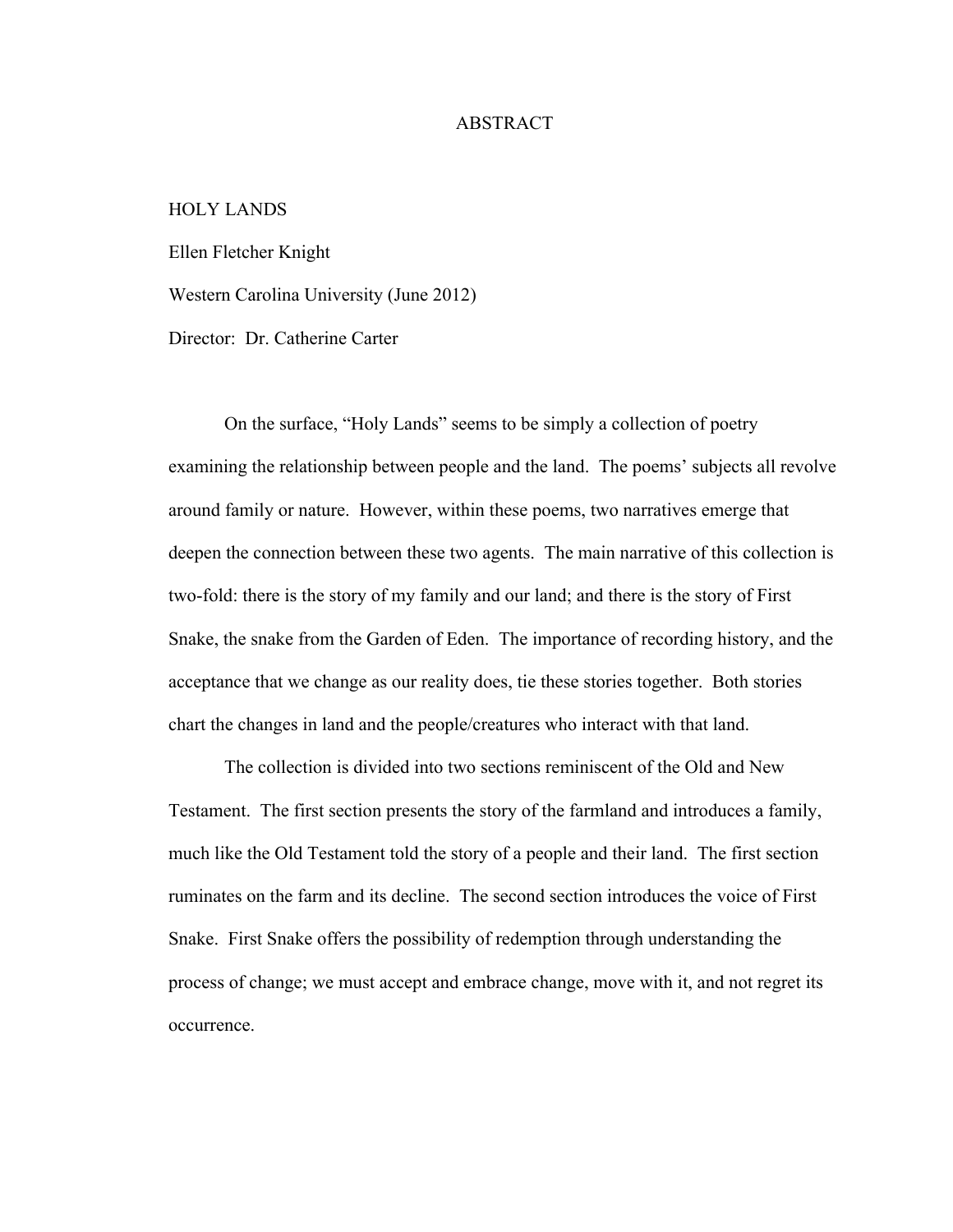"Holy Lands" consistently uses Biblical imagery and colloquial language to seat the poems in a thoroughly southern reality. By using common and regional language, the poems are able to humbly approach issues of faith, family, and the importance of interacting with out world.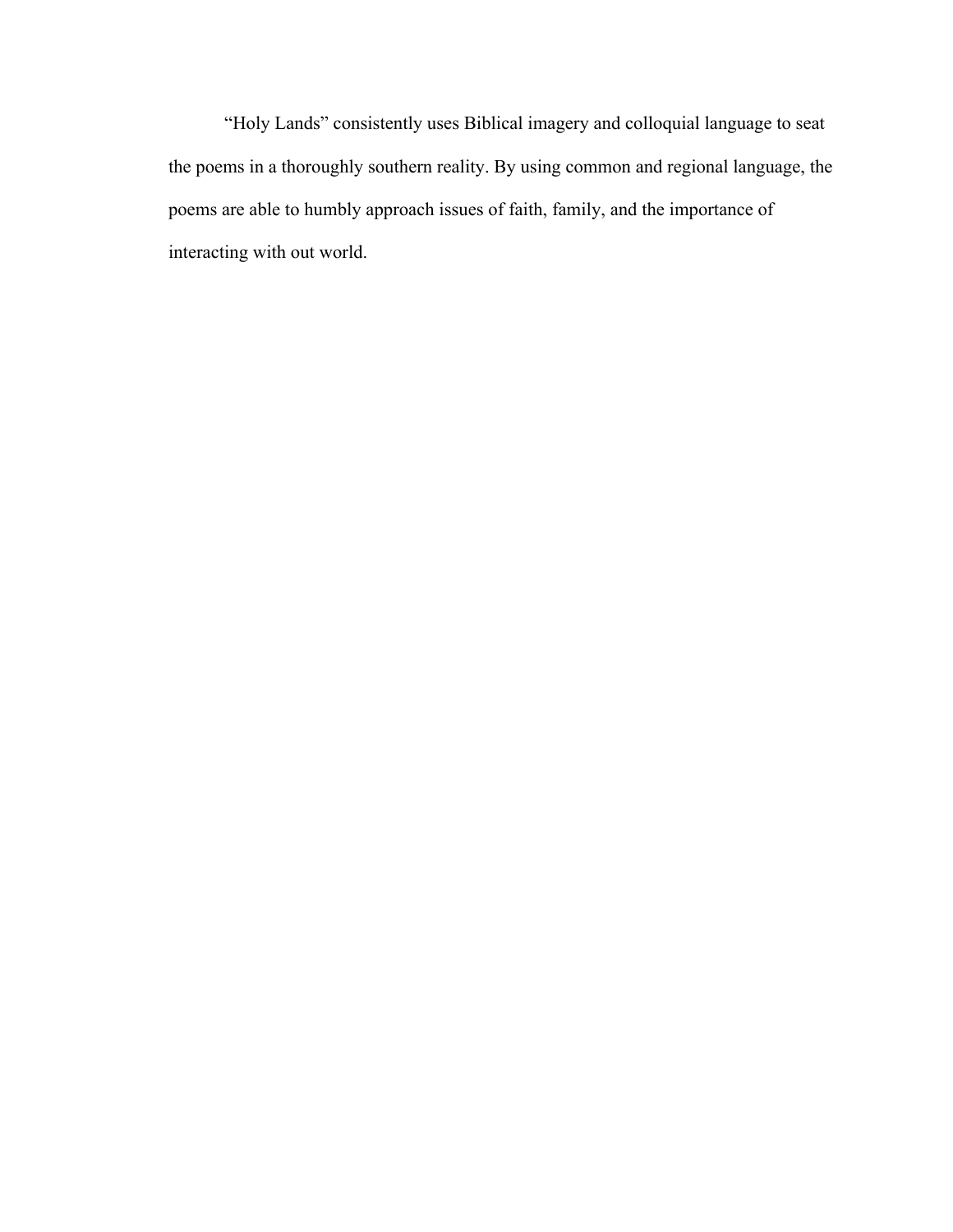#### THE BIBLICAL AND SOUTHERN COLLOQUIAL IN "HOLY LANDS"

In "Holy Lands," I create a dialogue among my poems that explore issues of faith, family, and place: the poems focus on finding balance between accepting personal loss and embracing the idea that the world is always changing, always in motion, always waiting to be edited. Though it may be a bit blasphemous, the intention behind "Holy Lands" was to look at the world as holy because of its mutability, through the free will we (arguably) have to change it.

The main narrative of this collection is two-fold: there is the story of my family and our land; and there is the story of First Snake, the snake from the Garden of Eden. The importance of recording history, and the acceptance that we change as our reality does, tie these stories together. Both stories chart the changes in land and the people/creatures who interact with that land.

Each section is preceded by an epigraph from the Bible that divides the collection into an informal Old and New Testament. The first section begins with a verse from Joshua. In this verse, Joshua is about to die and is instructing his people in how to live in the promised land: "But just as all the good things the Lord your God has promised you have come to you, so he will bring on you all the evil things he has threatened, until the Lord your God has destroyed you from this good land he has given you," (Joshua 23:15). The character of Granddaddy Tom serves as a Joshua figure in my poems. In "Granddaddy Tom Speaks From the Dead," he warns that the land is important and must be treated as holy, something we sacrificed to keep. Though the rest of the poems in the section honor the land, Tom's warning is not heard. The poems chart the loss of the land,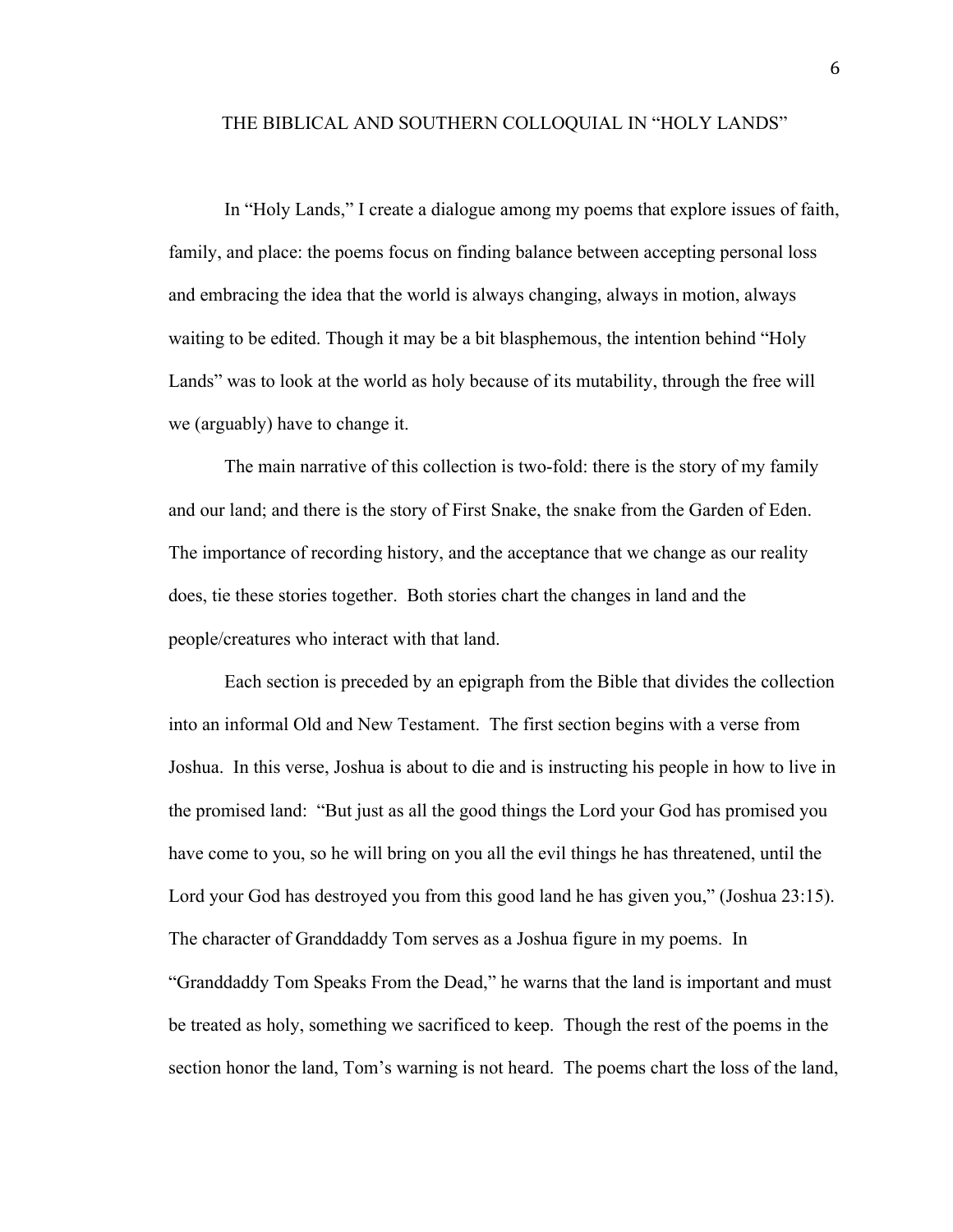not through development or natural disaster, but through neglect. "Owning the Old," describes how the family knows how to take care of all old things, except the family land:

> …There are rules for owning the old, they say,

though none of us knows how to own the old farm. Kudzu has crawled in through the chimney and shaken loose the kitchen sink. The ceiling,

too, is crumbling (11-17).

The love of this farmland is apparent in all the poems; however, there is also a sense of hopelessness that comes through as the "I" character is unable to do anything to preserve it. This surrender is evident in the poem "Salvage," where the narrator walks around the broken land and pulls out a few pieces of scrap wood, commenting, "if this is all that's left, then this/ is all that's left" (33-34). Like the Old Testament, the first section charts a family's history and their interaction with the land. The section is not triumphant. It does not capture an arrival to the promised land, but rather shows the decline of it.

The second section serves as an answer to the loss depicted in the first. I focus on the place of the snake, a character actually pulled from the Garden of Eden, to attempt some redemption. The epigraph is from the Gospel of Mark and marks the signs of those who believe in Jesus. It says: "...they will speak in new tongues; they will pick up snakes in their hands…" (Mark 16: 17-18). This line is traditionally invoked by those who take the evangelical path. However, it is an apt introduction to the second section since the poems so frequently pair snakes with uncovering new understanding, new language, and new hopes.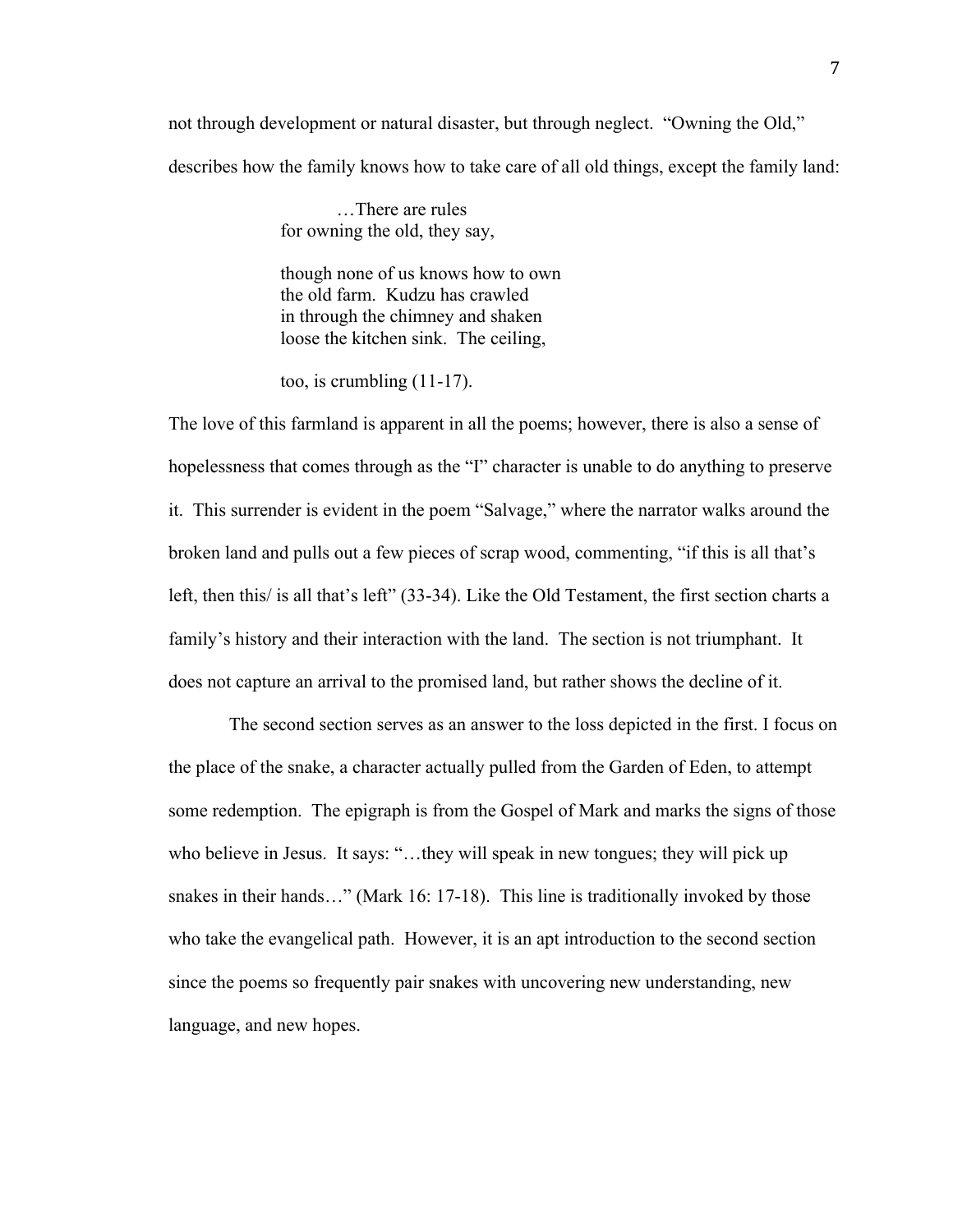First Snake serves as a figure of redemption, a savior of sorts—struggling with loss but able to reinvent herself and pass on wisdom using her own form of creation—her own learned language. After being sentenced to move along on her belly, she uses the loss of legs or feet to rewrite her world, to find beauty and truth and wisdom in all things. She is not a stand-in for Christ, but is her own type of savior, an animalistic female form who both nurtures the land and accepts the natural progression of the world. She neither offers advice on resurrecting the farm nor changes the experience of loss, but urges the importance of understanding of how to work within changes and make the best of the world around her.

First Snake was not originally female; however, the gender is an important distinction. The first section is marked by frequent appearances of the mother figure and the idea of mothering or taking care of things that surround the speaker. First Snake creates her own language, her own method of communication. She does this by moving her body over the land, essentially birthing words through her body. First Snake shows that the only path to redemption and the only way to move forward is by caring for this world in all its imperfection. In the poem, "Rightly," First Snake speaks and says, "We're all everything's Mama," (14), to which the narrator muses, "but what did she mean other than/ the world deserves love? I don't rightly know. I can't rightly say," (15- 16). First Snake is the New Testament redemption. She brings with her peace and shows the way by which we should live in this world.

Through these poems, I shine light on the dark and hidden aspects of everyday experience and disturb accepted views of what is considered holy. In "Such Things," I show the image of a dogwood, a tree associated with Christ's resurrection, crawling with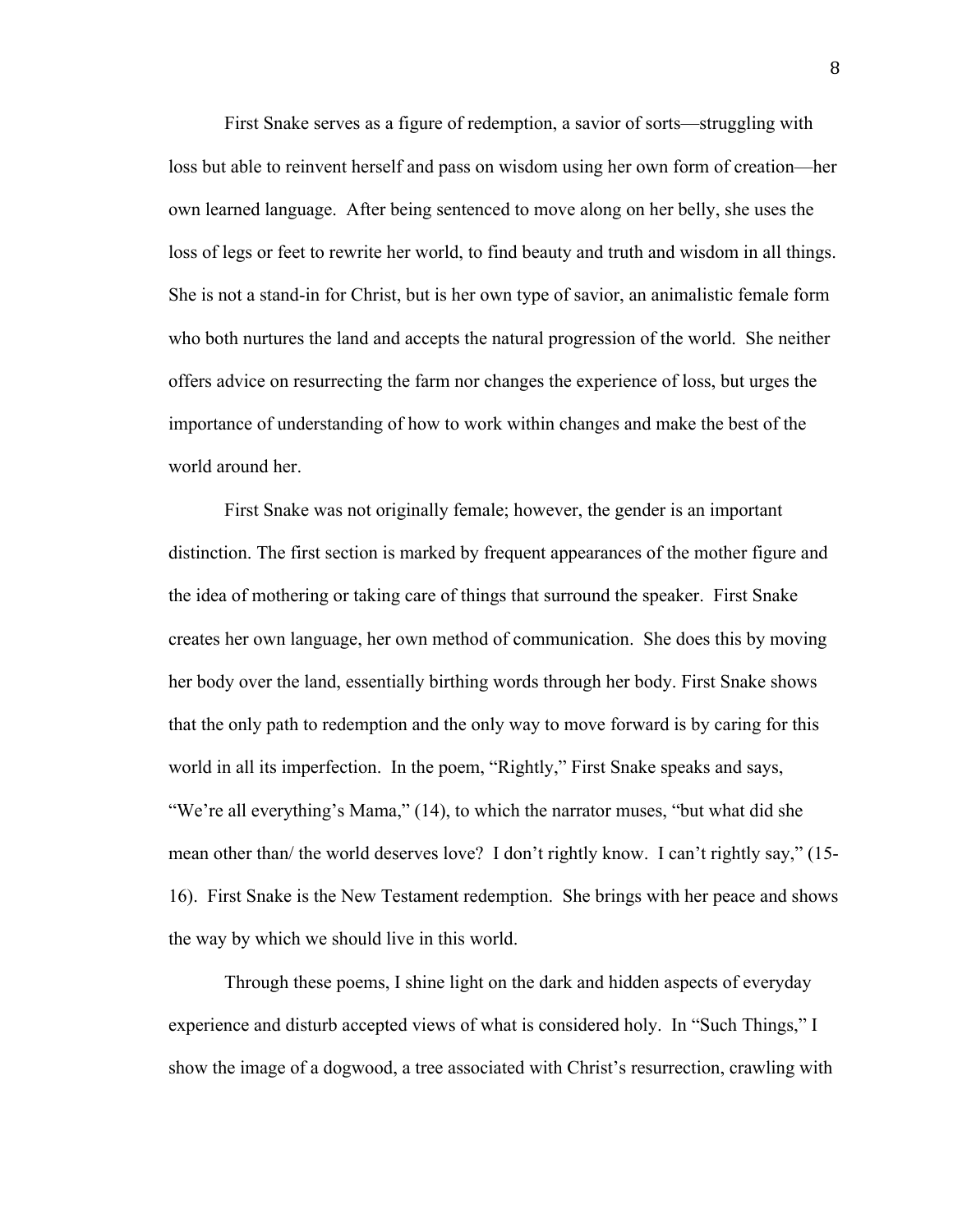ants. In "Marking," a dog's urine mixed with dirt becomes the means through which the speaker may annoint herself. The doves featured in "Mourning Dove and Six Snakes: Dove" are bullies and cannibalistic; the doves in "Dove Hunting," and "Owning the Old," are hunted pests. However, it is the snake that best moves from evil to holy; the poems cast off the snake's image as a wicked, tempting serpent in favor of a more accepting view of the snake in its place in nature.

In my poems, I frequently aim to unmask the beauty and sound the resonance of the holy in often overlooked situations. This desire to grapple with topics such as snakes, dead animals, and my dog marking his territory can best be attributed to the influences of Walt Whitman, Gerard Manley Hopkins, and A.R. Ammons. More than any other poets, these three echo in my mind as I write. Though their poems are all profoundly more formal than mine, I frequently pull from their teachings to inform the ways I interpret the world around me. Whitman, Hopkins, and Ammons embrace mundane and traditionally ugly bits of our world in ways that make them almost glow. In "Song of Myself," Whitman introduces his understanding of the world by saying that a "kelson of the creation is love," (5) setting us up for his unyielding romp of praise to everyone and everything around him. He leaves no corner of his world untouched, praising even "the scent of these arm-pits" as being an "aroma finer than prayer" (24). Ammons, too, unveils the divide between the beautiful and ugly in "The City Limits," by noting how "the radiance" (1) shines on everything and even "illuminates the glow-blue/ bodies and gold-skeined wings of flies swarming the dumped/ guts of a natural slaughter or the coil of shit and in no/ way winces from its storms of generosity" (9-12). To Ammons and Whitman, everything is worthy of praise. This is a sentiment I repeatedly acknowledge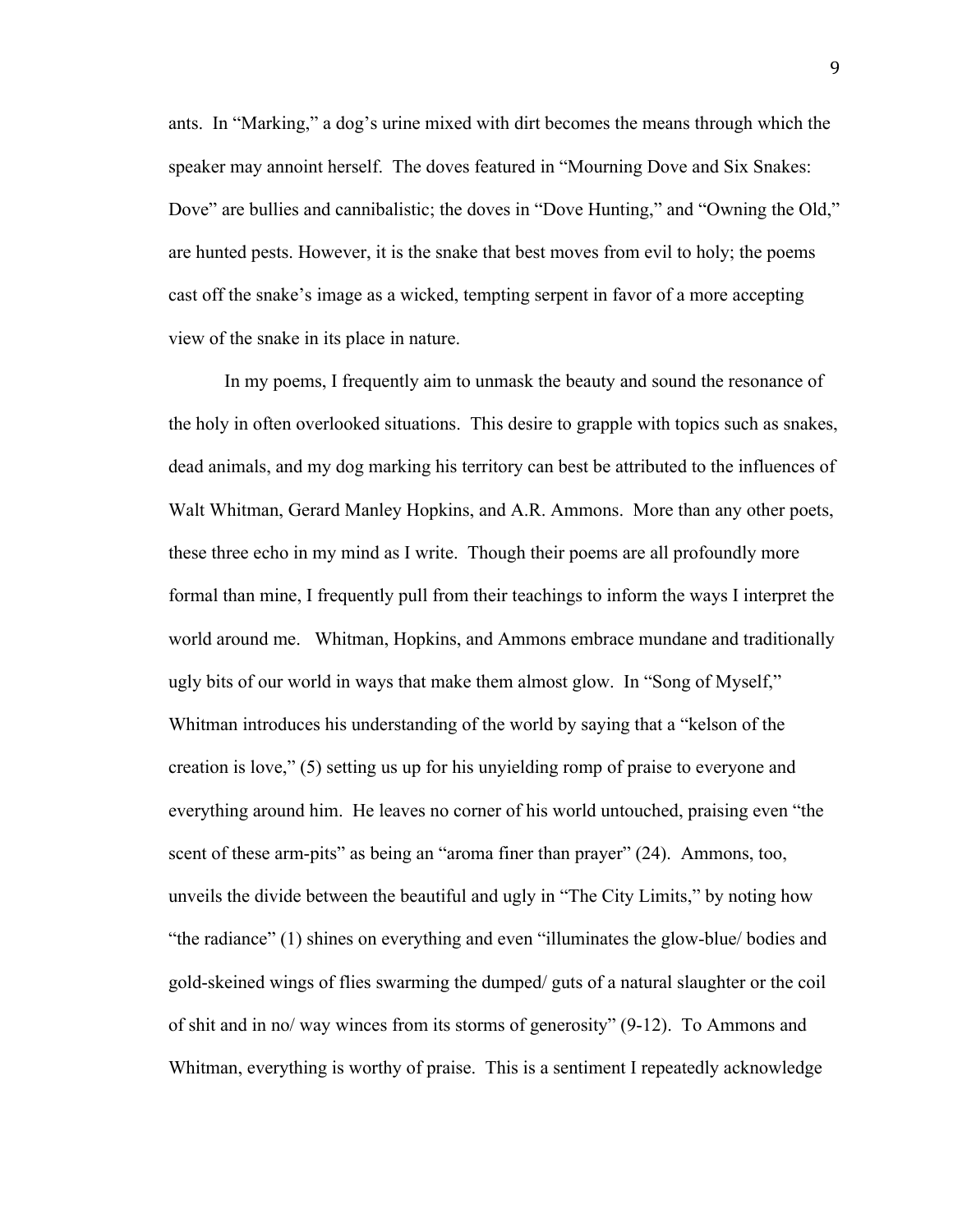in such poems as "Granddaddy Tom Speaks from the Dead," "Such Things," "Marking," and "Dove Hunting."

"Marking," in particular, lauds—of all things—my dog marking the yard. Like Whitman, I embrace and celebrate the gross and mundane, but natural, occurrences of everyday life. Like Ammons, I catalog the things around us: "jasmine mess/ all tangled up a pine, green bean cans left stranded from some/ little cousin's play, wren feathers, bones, stray shit, leaves and brush/ and fertilizer bags that never got burned." This poem does not shy away from acknowledging my Ammons, Whitman, and Hopkins influences, but instead lauds them. The subject of my dog marking his territory is not out of sync with Ammons and Whitman's poetry topics. The style, too, echoes their choices. The poem scans the entire yard, taking in each particular aspect of the whole much in the same way that Whitman does in "Song of Myself" and that Ammons does in "City Limit" and "Corson's Inlet." It then uses these small individual observances to create a scene that is holy and beautiful due to all of its parts.

While Ammons and Whitman's influences are readily noticeable, "Marking" is perhaps most influenced by Gerard Manley Hopkins, and it includes an epigraph from "Pied Beauty." I have not extensively studied Hopkins; however, "Pied Beauty" and "God's Grandeur" both echo through my mind whenever I pay particular attention to the small foundlings in nature. "Pied Beauty" praises God for all things, particularly those that are "counter, original, spare, strange," (7), while "God's Grandeur" is an exuberant prayer that lavishly praises the wonder of this world as it exists alongside the unhappiness and toil of man. What resonates most in this poem is the line, "There lives the dearest freshness deep down things" (10). Indeed, this idea of what is "deep down" occurs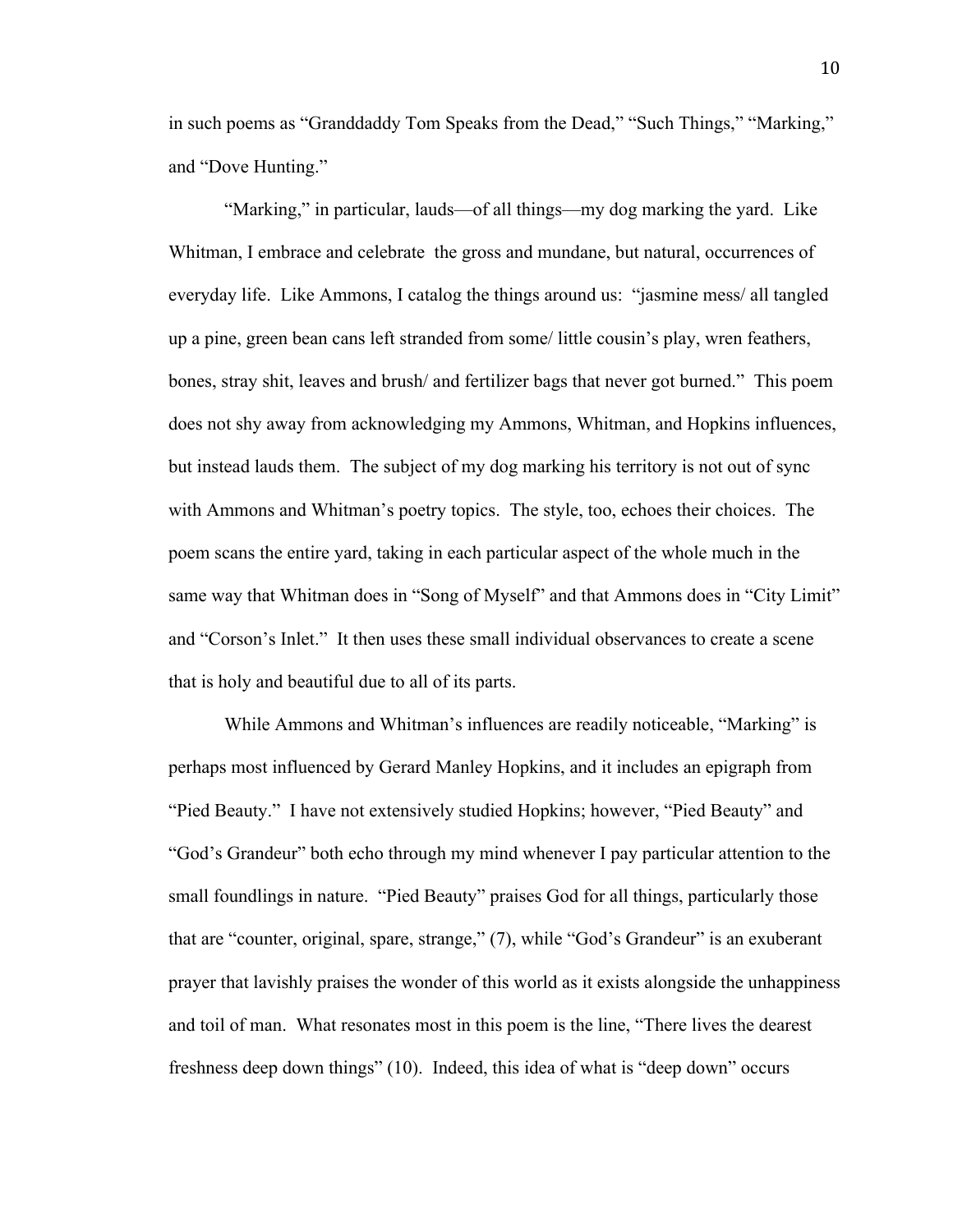frequently in my poems, and I use that exact phrasing in "Marking," "First Snake in Holy Land," and "Book of Snake," as a way to pay homage to and invoke Hopkins' understanding of the workings of nature and man.

Hopkins, Whitman, and Ammons may color the manner in which I reflect on my world. However, southern writers such as Flannery O'Connor, Dorothy Allison, Ron Rash, George Singleton, and Maurice Manning inform the style choices I make with subject and voice. I admire the ways these writers are able to loosen language from its proper manners, seating it in the natural and often colloquial cadences of common people. Their uses of dialects and colloquialisms invoke a sense of place and a feeling of authenticity.

O'Connor, Allison, Rash, Singleton, and Manning all use colloquial voice to add a measure of depth to their lines. Manning brings this to light in his poem, "That Durned Ole Via Negativa." He expresses the resonance that echoes within rural and southern ways of speaking:

> You ever say a word like *naw,* that *n, a, double-u* instead

of *no*? Let's try it, *naw*. You feel your jaw drop farther down and hang;

you say it slower, don't you, as if a *naw* weighs twice as much as *no.*

It's also sadder sounding than a *no*. Yore Daddy still alive?

a friend you haven't seen might ask. If you say *naw*, it means you still

cannot get over him. But would you want to? *Naw…* (1-12).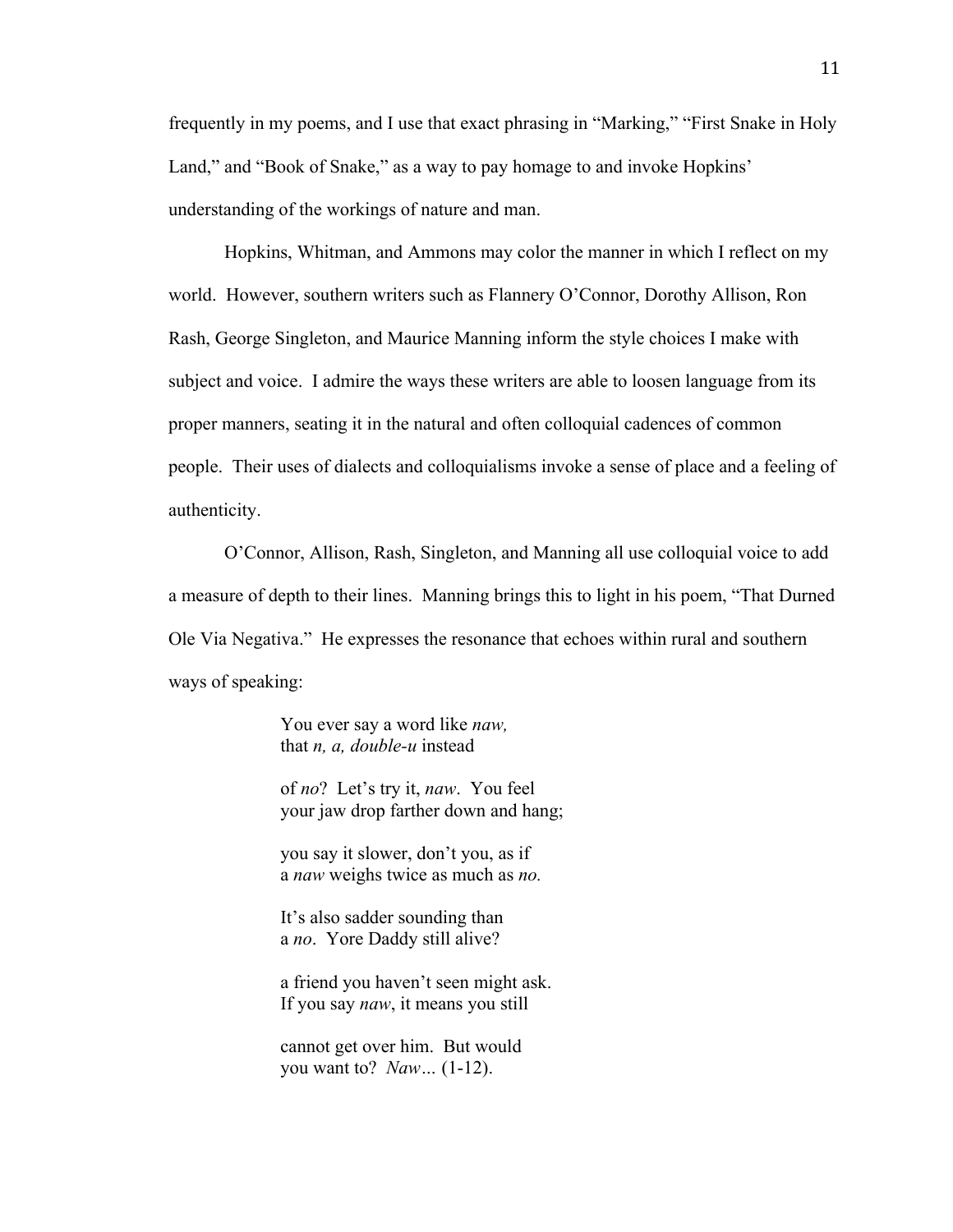While I instinctively felt that colloquial phrases and words added an honest and heartfelt depth to writing, it was not until reading the above poem that I understood the natural tool that I already possessed tucked into my own lexicon. By embracing and attempting to record the southern patterns of speaking that surrounded me as a child, I am able to add the weight of human experience to my writing.

In the case of Rash's poetry, his manner of speaking is not only deep-seated, but deep-seeded. Colloquialisms are buried in his lines almost seamlessly with such phrases as "Nothing's on the level" ("Elegy for Merle Watson, 1) instead of simply saying, "nothing's level." In this case, the use of the preposition "on" changes the line from being a simple statement to an invocation of a region and a manner of speaking. The preposition also manages to make the line serve double duty, commenting on the landscape in a casual tone while also referencing the colloquial phrase, "on the level," meaning transparent, truthful, or honest. Rash is able to add a colloquial connotation to his line. After observing the way a preposition can mellow a line's tone, I chose "on" as a favored preposition. In the Coral Snake section of "Mourning Dove and Six Snakes," I write, "It was all laid out across the concrete steps,/ kept me from walking on inside." (1- 2). In "First Snake," I use "on" again: "Adam and Eve were thrown on out," (3) and repeat it several times in "Sending the Bones." In fact, the entire collection closes with a similar use of "on" that is not grammatically necessary, but that gives the voice resonance. "Book of Snake" ends with a memory of First Snake's song: "*Go on*,/ it goes, about as deep down/ as I can feel. *Go on. Go on. / Ain't nothing ever done*" (47- 50). By using the word "on" as a hidden dialectic cue beside the colloquial "ain't," I aimed to end the poem with a southern echo.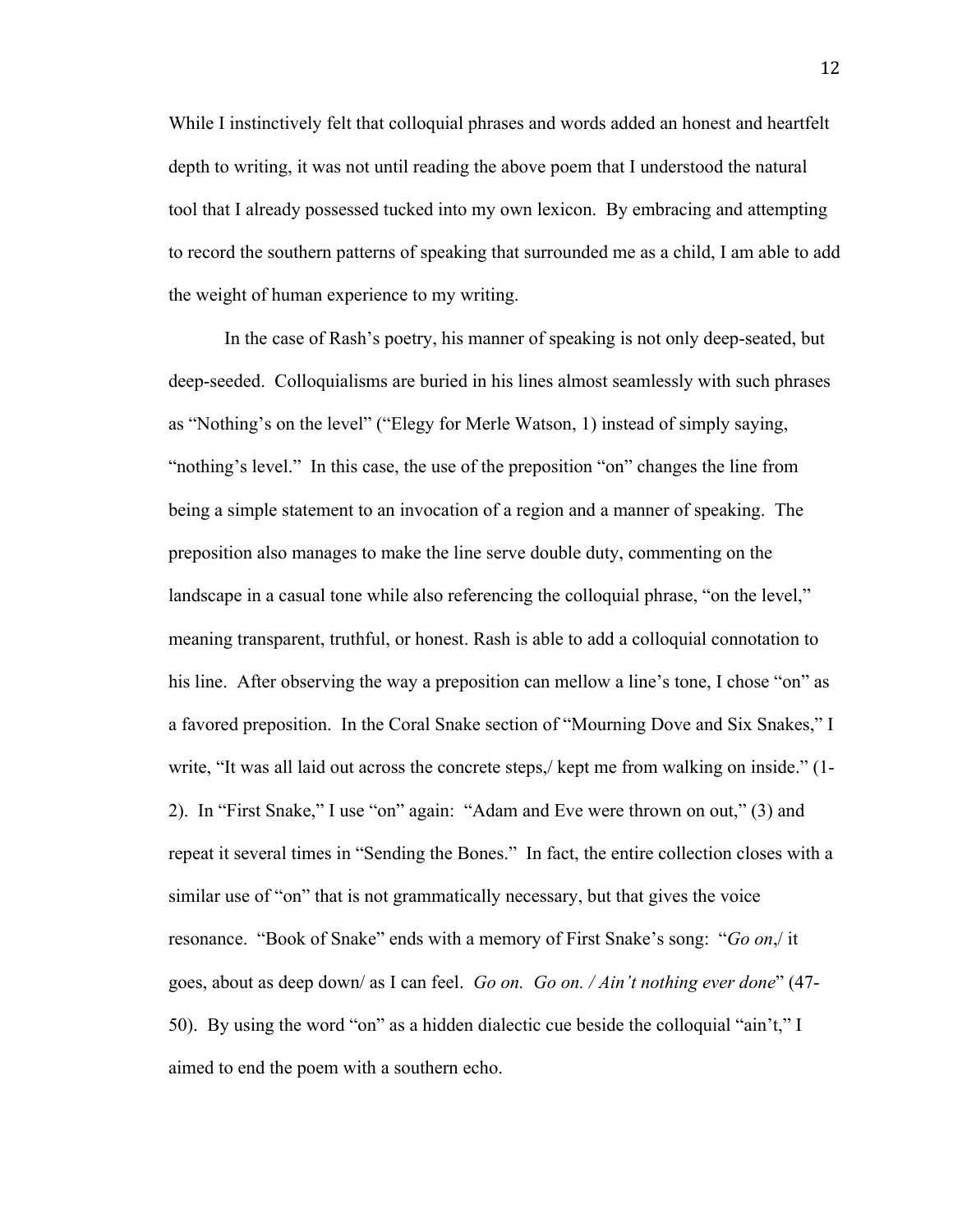While Rash's use of language can be subtly southern, Manning flaunts his southern style as a humorous counter-balance to the deep and pensive wells he hauls his poems from. His colloquial phrases are often exclamatory, as in "This one's about halfcrazy!" ("Thunderbolt, My Foot," 1) or "A mind unhitched to a heart?—Shuckies!" (Old-Time Preachin' On a Scripture From a Tree," 1). He peppers his poems with these overthe-top southern phrases to give momentum to what are often quite sad and reflective pieces. For example, in his poem, "Three Truths, One Story," Manning begins with "Well heck-o, Hoss, I can't make up/ a name like Turnipseed!  $(1-2)$ . He begins with a jovial and humorous expression before moving to introducing folk and tall tales about rural people. By beginning with such an upbeat phrase, he earns the right to make a simple and dire statement at the end: "There are words and there are deeds, and both/ are dying out, dying away/ from where they were and what they meant./ God save the man who has the heart/ to think of anything more sad" (34-38). He pairs the two tones strikingly well; by the end of the poem, we are able to see the first remark as both meaningful in its tie to the past and important in its recording of a phrase and way of speaking that are soon to be lost. I attempted to imitate this balance by giving voice to such characters as First Snake, Granddaddy Tom, and Aunt Patsy.

Though a prose writer, Flannery O'Connor has perhaps affected my writing the most. However, it is not her quintessentially southern language or dynamic and tragically conflicted characters that lead me back to her like a bee to a wildflower field. I am most taken with the way she uses her stories to struggle with good and bad, damnation and salvation, human and holy. She conflates such binary notions, exploring not the ways in which both exist but the ways in which they are never separated. Whether telling a story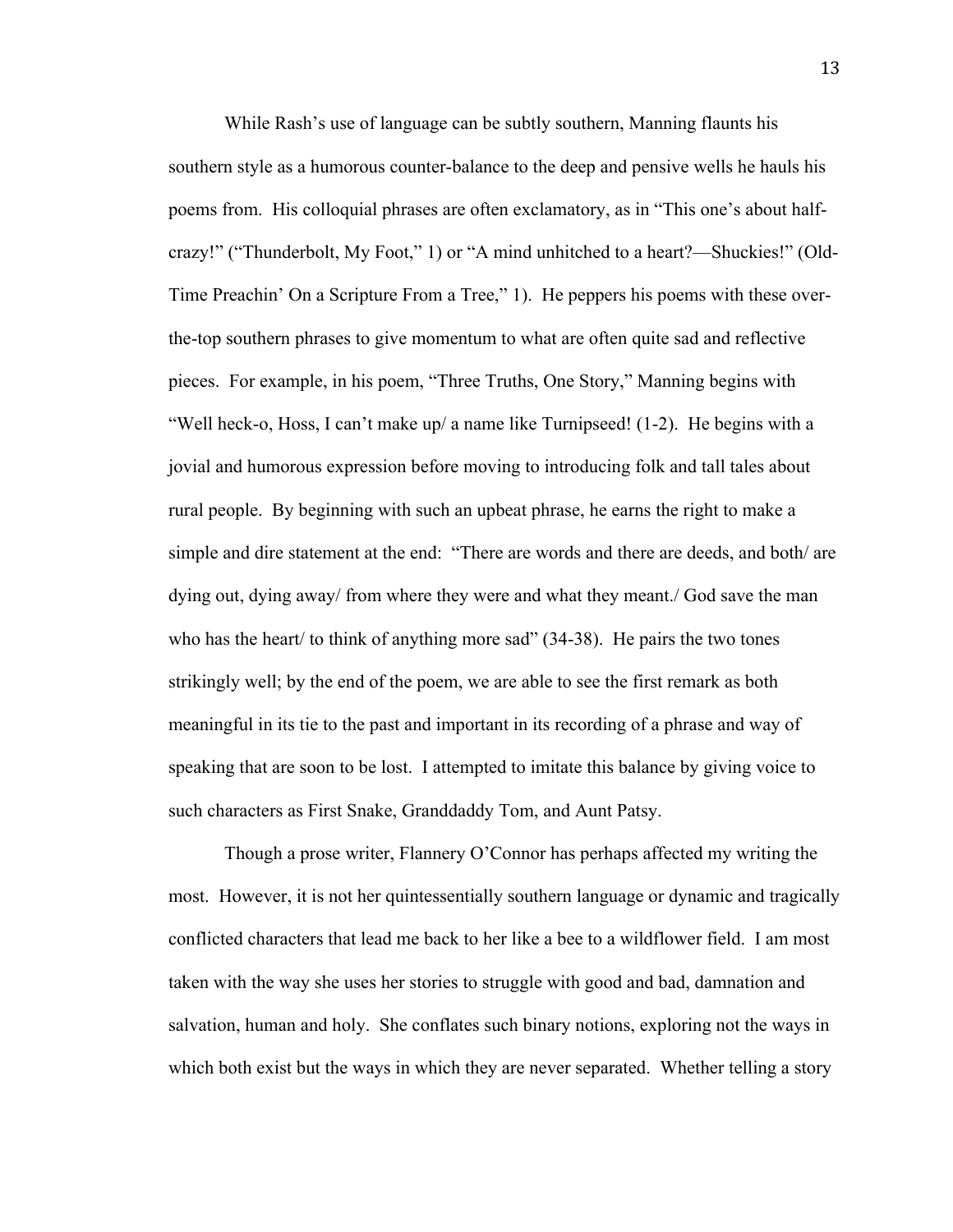about a child who drowns attempting to baptize himself or a murderer who arguably sees the world clearer than a God-fearing woman, O'Connor's tangled view of this world is honest and true, complete with hope and surrender.. I attempt to copy this confluence in the character of First Snake. First Snake attempts to rewrite God's world in a way that is authentic to the way in which most live their lives, pooling through problems the best way they see fit. In First Snake's world, there is no outward salvation. There is only salvation through a person's ability to move forward through his or her world.

When I began working on "Holy Lands," I envisioned a collection that captured an entire community. Much like the way in which Faulkner created Yoknapatawpha County, I wanted to tell the stories of Hartley, a town that I would loosely base on my own hometown of Florence, SC. I began this with the poem "Sending the Bones." My intention was for the poem to be my own version of Robert Frost's "Directive." Just as Frost's poem follows a path into a secluded part of the woods, so "Sending the Bones" includes a path to a secluded part of a swamp. At the end of both lie the ruin and hope for life. Though "Sending the Bones" is set in a swamp, I could not shake the feeling that, while reading Frost's "Directive," I could only see my family's farm. I began to explore this part of my landscape and realized that I was too invested in writing about our farm to focus on the rest of the town.

Still searching for some cohesive theme to pull the poems together, I sought out Biblical stories that might serve to focus my writing. I frequently explore and question Christian imagery in my work, so the move seemed natural. I quickly adopted the story of Judith, a book found in Jewish texts as well as in the *Apocrypha,* as my cornerstone.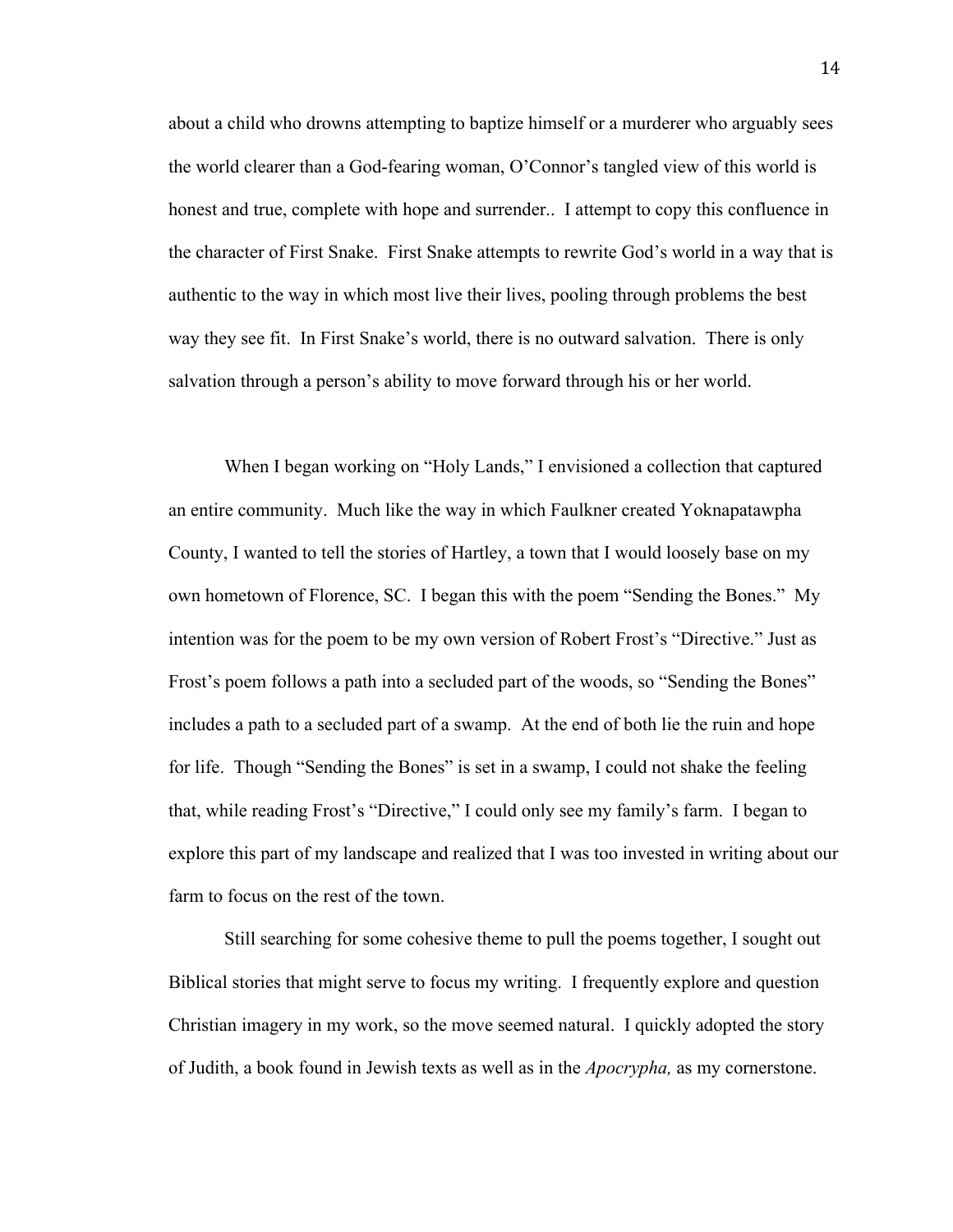Judith's story is of a widow turned warrior; with the Israelis' land threatened by an approaching army, Judith joins that army, claiming that she has switched her loyalty in the face of her people's inevitable defeat. After she wins the general's confidence with her tactical insight and beauty, she kills the general and cuts off his head. The enemy's army, having no leader, retreats, and Judith returns to her people a hero. I thought to use Judith's story as a metaphorical grounds for exploring the story of a woman who seeks to save her family's farmland from development. The poem "When the Circus Comes to Town" was the first move I made in shaping my thesis towards this story. However, the last stanza was considerably different. In the Judith-aligned version, the "I" cracks open pecans with her palms and claims that she'll be "the strong man."

While I still believe that Judith's story is a wonderful frame through which to talk about the threat of land development, pushing my poems in that direction felt unnatural and forced. I wrote many poems about farm life; however, I could never make the turn to talking about land development. It did not feel honest. In truth, my family's land has not been developed. It has been left to ruin. This, I realized, is what was underlying in all the poems I had written. The sense of loss in the poems such as "Granddaddy Tom Speaks from the Dead," "First Snake, She Had Some Love," (which earlier featured a horse and not a snake), "Such Things," and "Owning the Old" was rooted in neglect, in surrender rather than in a political statement of the state of small family farms. Once I realized this, I wrote "Salvage," a poem that ends with the resigned statement: "What I mean is,/ if this is all that's left, then this/ is all that's left."

The poems in "Holy Lands" are realistically nostalgic. They look backwards, wanting to freeze time, aware that nothing can be relived or remade. The character of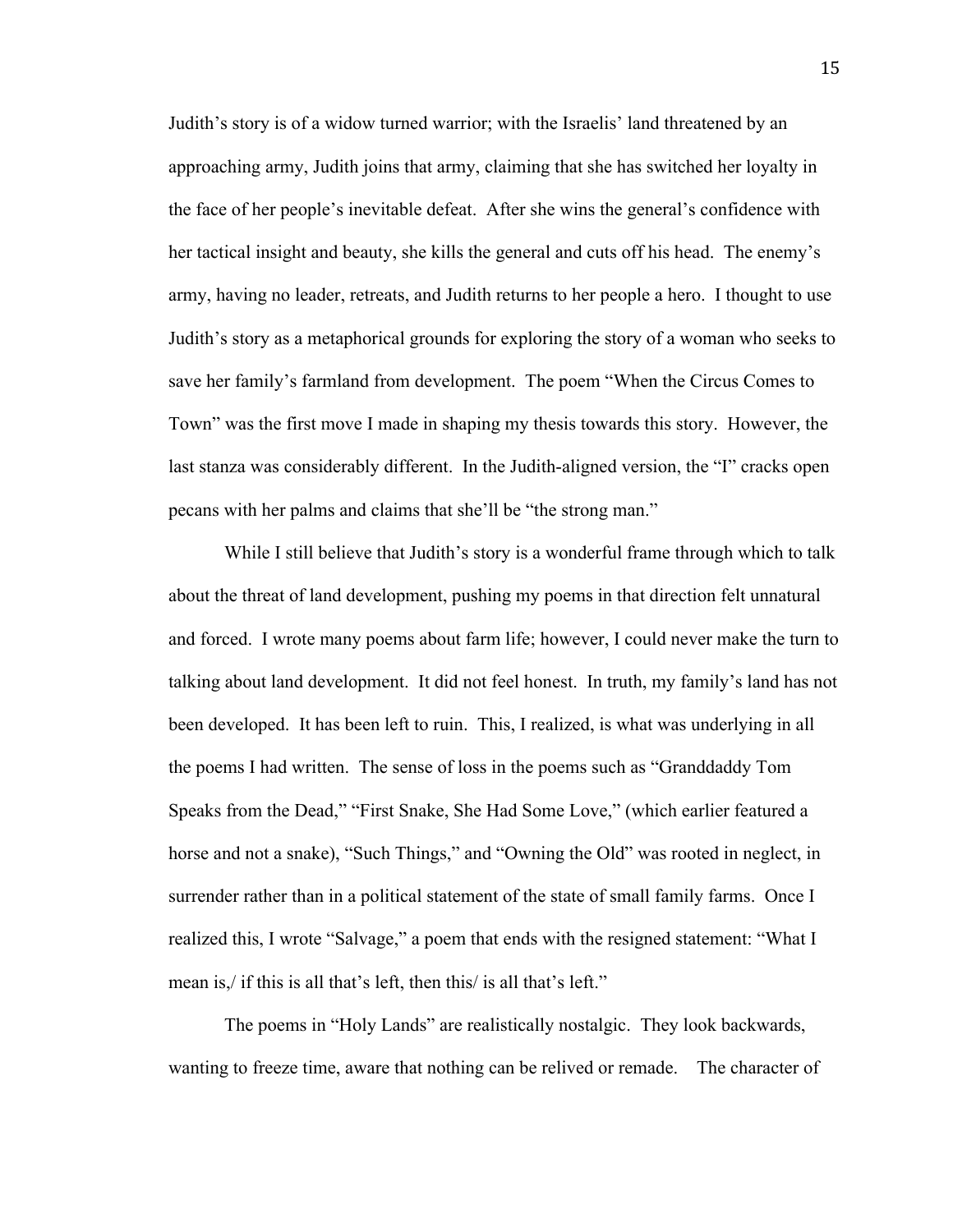Granddaddy Tom stands as a stark figure representing the importance of my tie to the land. While other characters are complacent with the ruin of the land, Granddaddy Tom fights for preserving it, at least in memory. In "Granddaddy Tom Speaks From the Dead," he preaches the importance of a relationship with the land. The land is to be honored and praised. He urges the reader: "Don't forget what you've mothered here:/ our cotton, soybeans, and ditch grass," (23-24). Though I never knew my Granddaddy Tom, I use him as a figure to represent a time when the land was farmed and the house was in good repair. He is a character that represents the past. However, through all their whimpering nostalgia, the poems also accept that history cannot be rewritten. First Snake is integral to making sense of the way the world—the farm—is. First Snake uses loss to learn new ways of experiencing the world. In "First Snake," she develops a language that was only possible through her loss of limbs; in "First Snake Speaks," she changes the world around her and uses her language to create and edit a new existence for herself—a life with wings. History cannot be edited and changed, but it does not mean that we cannot edit and take control over where we are and how we relate to this world.

As clichéd as it sounds, the idea for First Snake came to me in a dream. A portion of the poem, "Rightly" retells this dream. Up until this point, many of my poems featured snakes. This may be because I was raised in swamps and fields where one always needs to keep a keen eye to the ground. Still, snakes kept inserting themselves into my poems. After dreaming of a snake suckling on my right hand (yes, my writing hand), I realized that it was time to bring these snakes to the forefront. From there, First Snake came to me in a frenzy. She carried herself from Eden to my family's fields and brought with her thick lines of religious imagery that, until that point, had only surfaced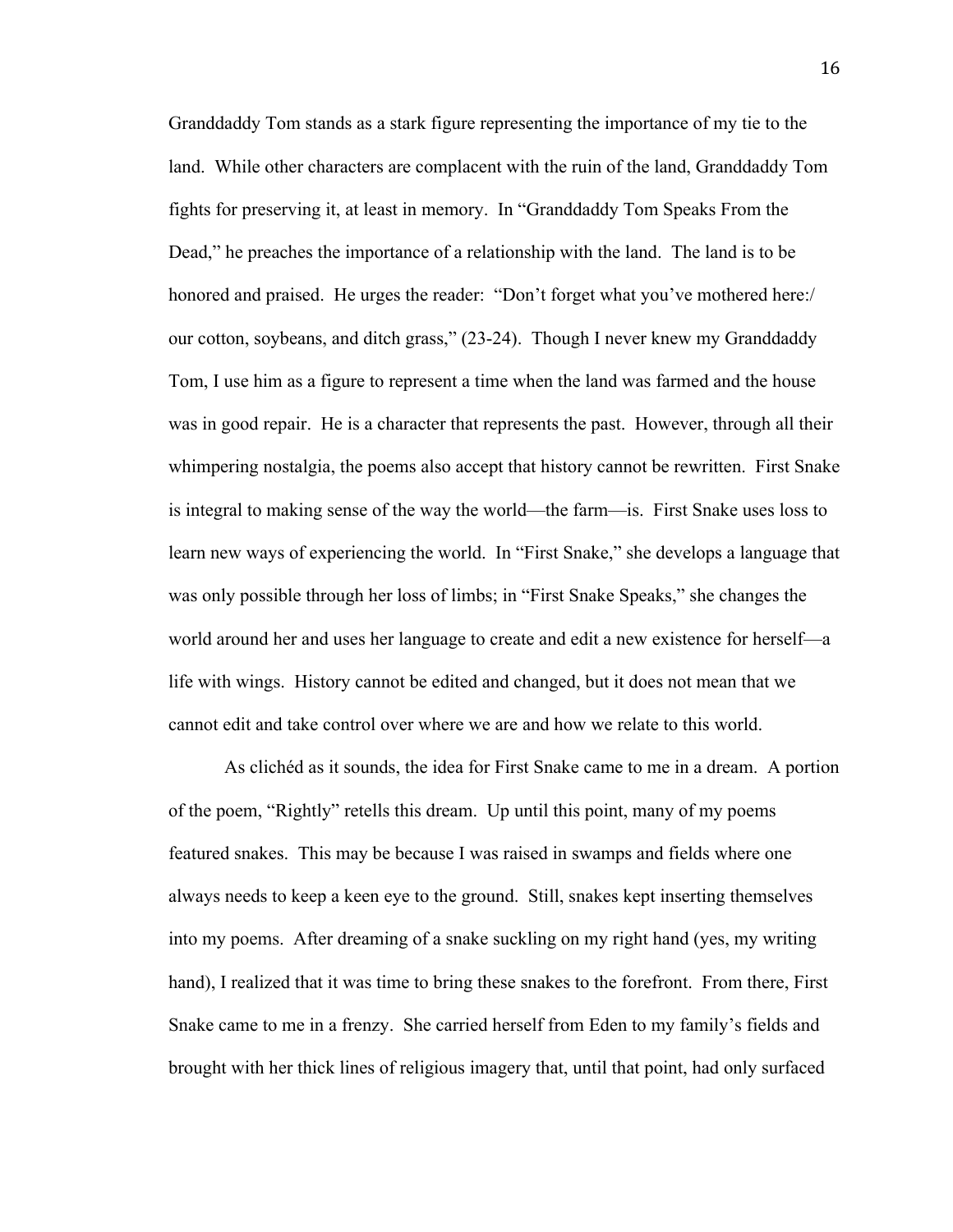occasionally and with no real direction. First Snake brought with her themes of free will and creation. Without her biblical position, Adam and Eve would never have experienced the full impacts of making their own choices. This choice then set the course for a new world outside of Eden to be experienced. Similarly, First Snake uses what could have been considered her damnation to build a new life for herself outside of the confines of God's Word and creation.

In the collection, "Holy Lands," I eschew the traditional imagery of the dove as a Christ figure and instead adopt the snake as a holy being. In alignment with the image of Christ, the snakes I present are persecuted because of their very nature, their very "snakeness." Save for Granddaddy Tom and the narrator, the characters in "Holy Lands," view the animals as, at the least a nuisance and, at the most, a dangerous threat. Just as the Christ figure comes as hope for man, First Snake offers guidance for how Grandaddy Tom and the "I" character should interact with and understand the land. In "First Snake in Holy Land," First Snake plows field rows. In "Rightly" and "Book of Snake," First Snake offers sage advice on how to live in this world—take care of the land and realize that nothing is ever complete, nothing is ever finished. In "Book of Snake," First Snake sends the reader out as a disciple, saying "*Go on. Go on. Ain't nothing ever done.*" In addition to the actual messages that First Snake conveys, the snake imagery used throughout the collection likens snakes to Christ figures: In "Mourning Dove and Six Snakes: Copperhead," the albino copperheads are described as white, as pure; in "Mourning Dove and Six Snakes: Black Racer," the snake shines holy purple; "Mourning Dove and Six Snakes: Coral Snake" features the snake wearing "a halo or a crown;" and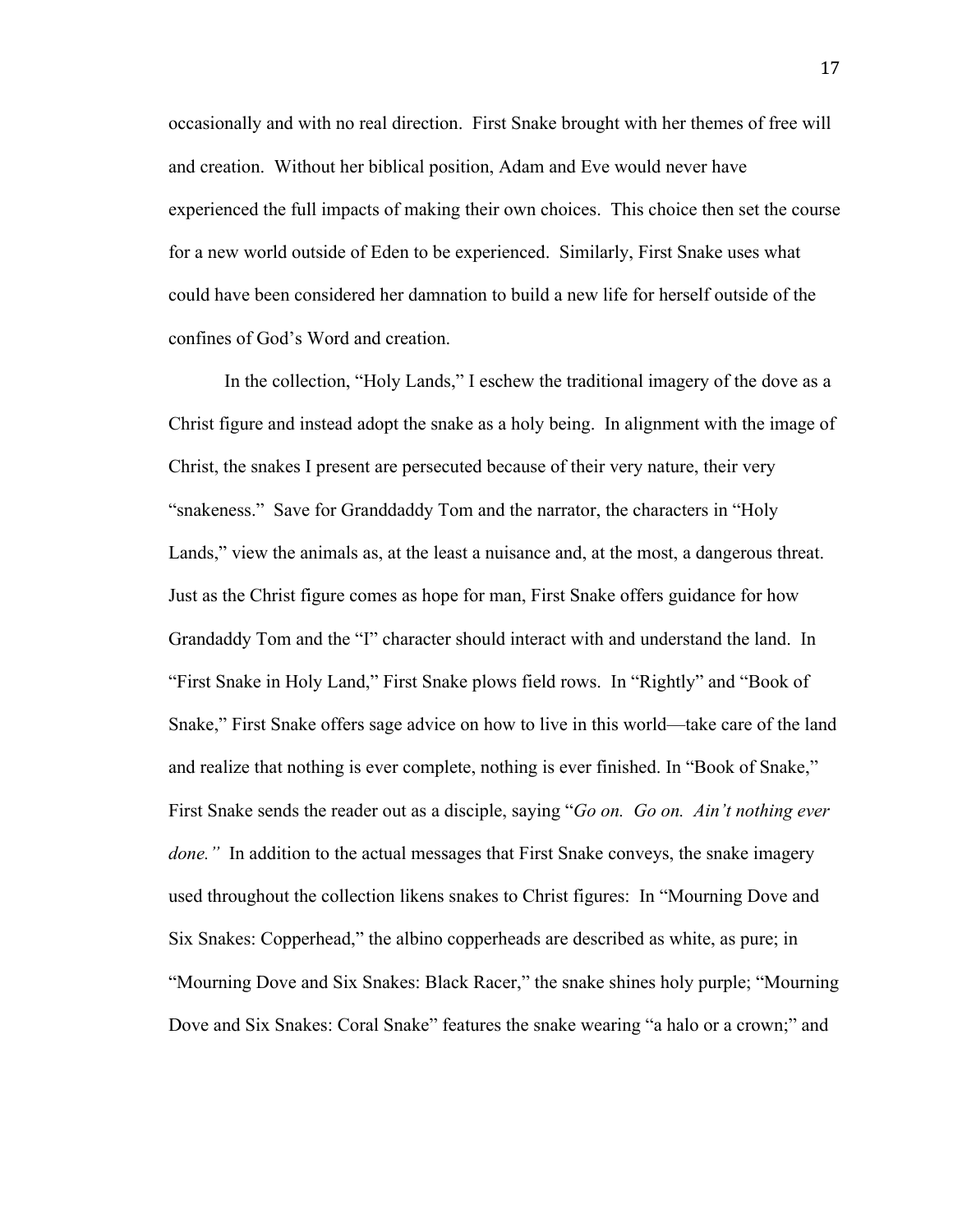"Granddaddy Tom Speaks From the Dead," describes the practice of praising snakes for keeping vermin at bay.

The poem, "When the Circus Came To Town," accepts First Snake's challenge of discipleship. The "I" character stands apart from all other people. While everyone else sees the circus tent for what it is—a circus tent—the narrator changes it to a holy place, a revival tent. She says, "I stepped up,/ breathed deep, said/ show me to the snakes," (18- 20). By deciding to embrace the snake, she is also embracing her place as potential redeemer, someone who can return to the land and write a new story about its importance. The final poem in the collection, "The Book of Snake," echoes this type of discipleship. The poem ends with First Snake saying, "*Go on. Go on. Ain't nothing ever done."* These lines echo with resignation; however, they are also a sending forth into the worth. They are a call to action, a call to move forward in the world.

Above all, "Holy Lands," is a collection about longing, about the need to make sense of the world and create meaningful expressions when the world seems lacking. It is about reaching down into the dirt and shaping what we want to make of this world. It is about understanding. It is about reinventing. It is about making the most of our lot.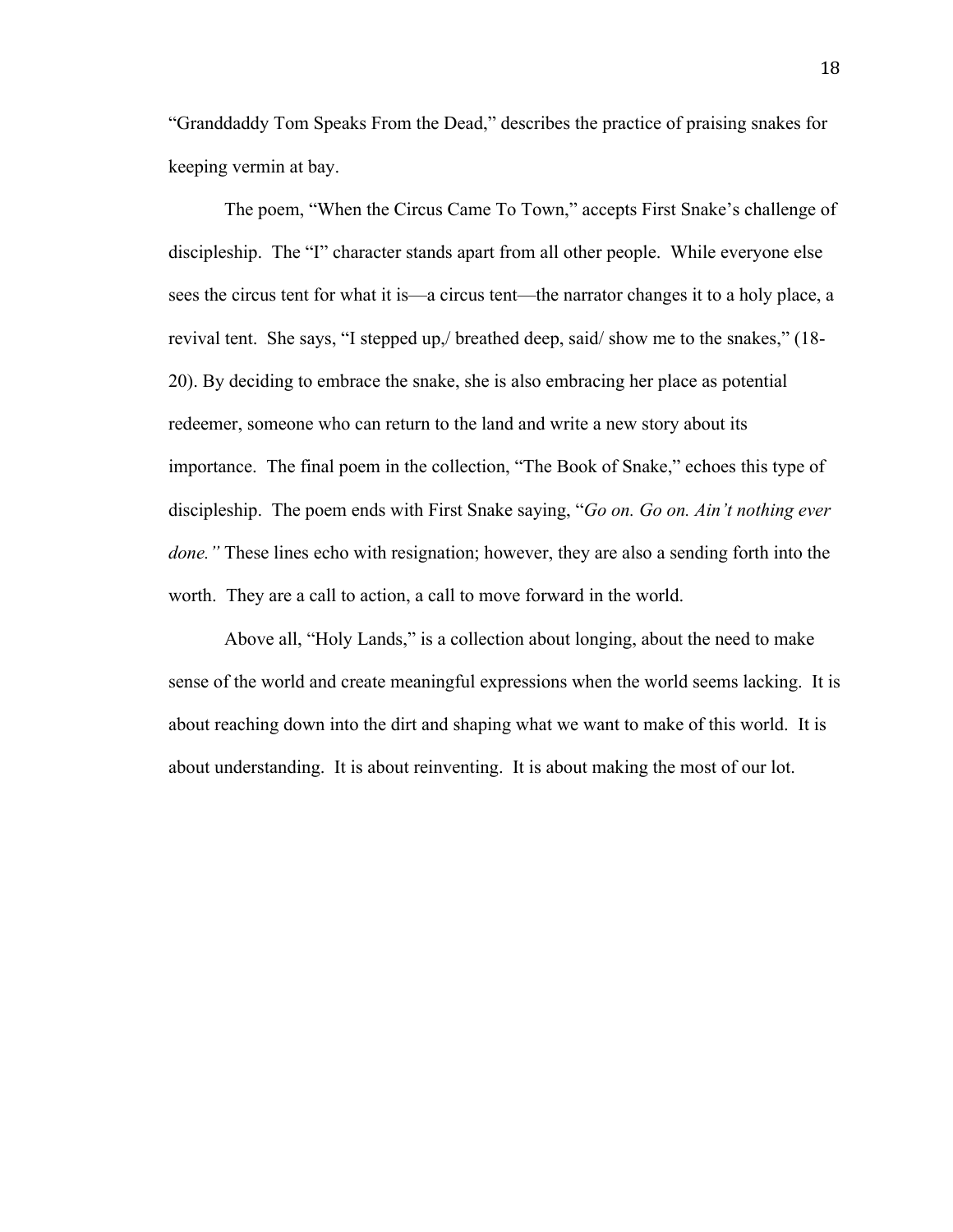## HOLY LANDS I.

*But just as all the good things the Lord your God has promised you have come to you, so he will bring on you all the evil things he has threatened, until the Lord your God has destroyed you from this good land he has given you.* -Joshua 23:15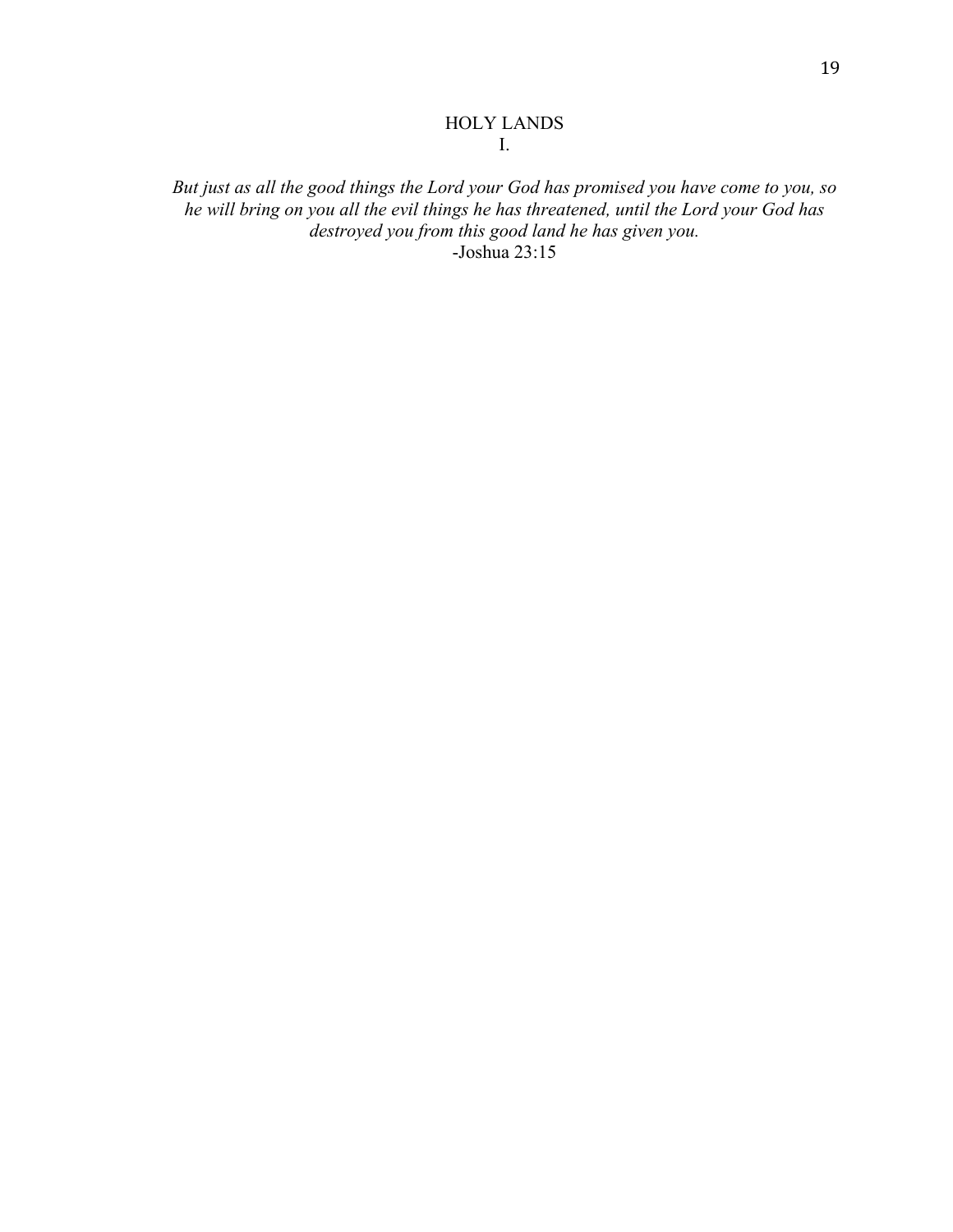#### Sending the Bones

Listen. You know you got to go down there sooner or later, follow that bogged road where there are gate posts and no gate, crosses

shaped like power lines. It's some road, a hell of one, some say, though this here is holy land. Take off your shoes. Throw them to the swamp.

Let cottonmouths pocket themselves down deep in the footbeds. Keep on trudging the road until you see that shed bursting with bones.

They're all there, every last bone, every name you tried to hush out of your town, every story you swallowed, hid from your daughters.

Make something useful with all this, too much for you now. Gather up those bones. Fasten something together with legs, an arcing

back, a head that lolls on from side to side and knows how to sing its own lullaby. Breathe life into this thing. Straddle its bleached

rigid back, curl your toes into its ribs. Make it pack you on down the hellish road. Make it bog down its hooves in that haunted

swamp. Make it lumber under the power lines and leave you there at the highway's edge. Tell it to go on, now. Tell it to walk

away from town, move a county over, maybe a whole damn world. Listen closely. You got to send it on. Don't let it haunt

these rooms, this old swamp. Tell it to go on. Tell it to not look back, to let you rest. Tell it to go rest anywhere but here.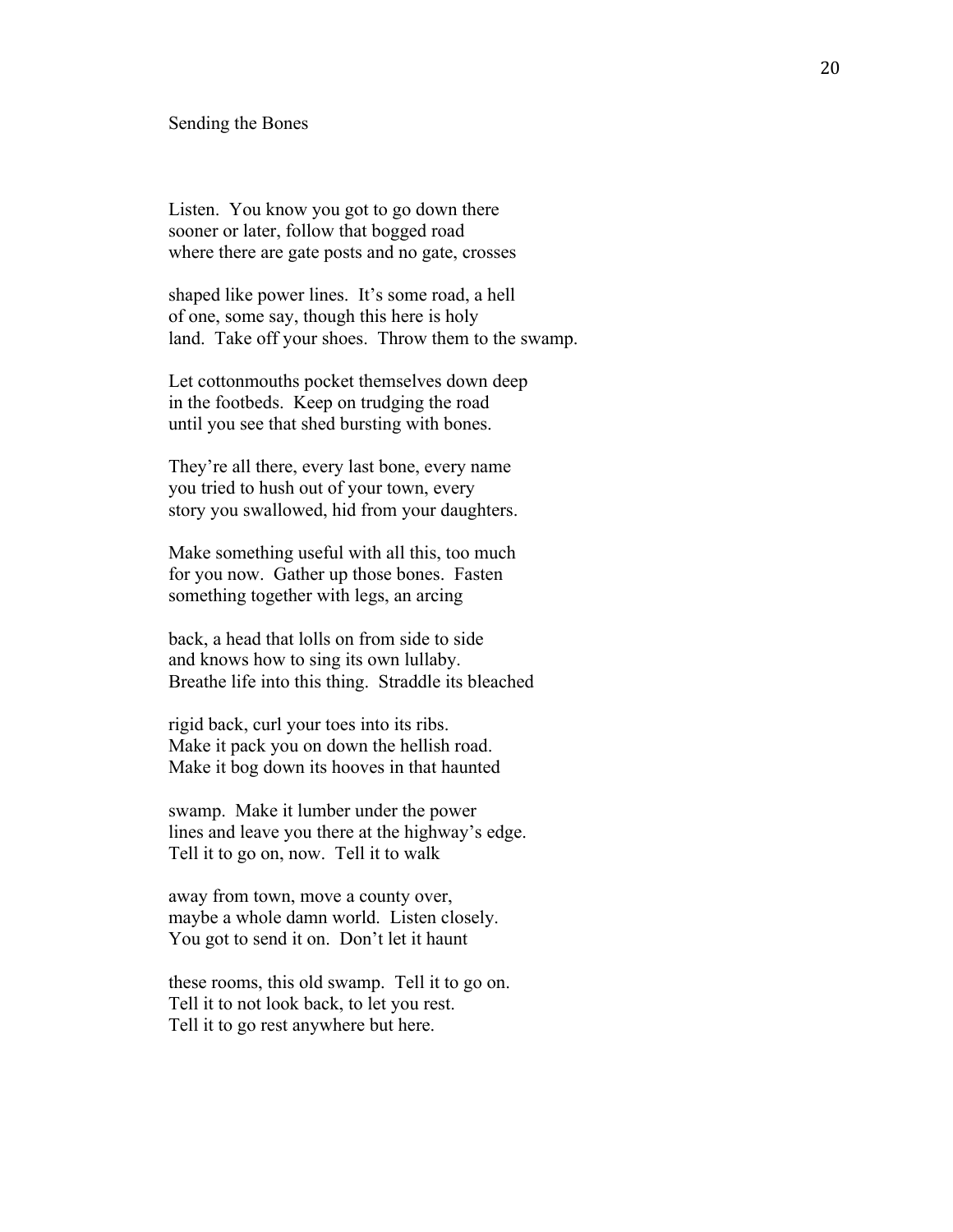## Cotton Fields

Eli Whitney never knew what he'd started. As quick as he thought of it, the factories started jigging

out interchangeable parts—a gun barrel that was a barrel that was a barrel, a bolt that had the same flat

head as every other bolt, a trigger and its twin for when the metal got all marred. Hello, savior,

all those folks said, and stopped their bending, their soldering, their saving hold metal scraps.

Oh dear Eli, savior indeed. How many stories are there about the cotton gin? How many hands

got caught up in the rollers, dyed the cotton red? The next day, there'd be a new set of hands

unjamming the combs, pulling on the levers and whatever gears they could grip. The boss

would keep it all rolling, hell or high water, until bale and bale and bale lined the field

looking, in the dusk, like monstrous sheep, stock-still and silent in the dying pink light.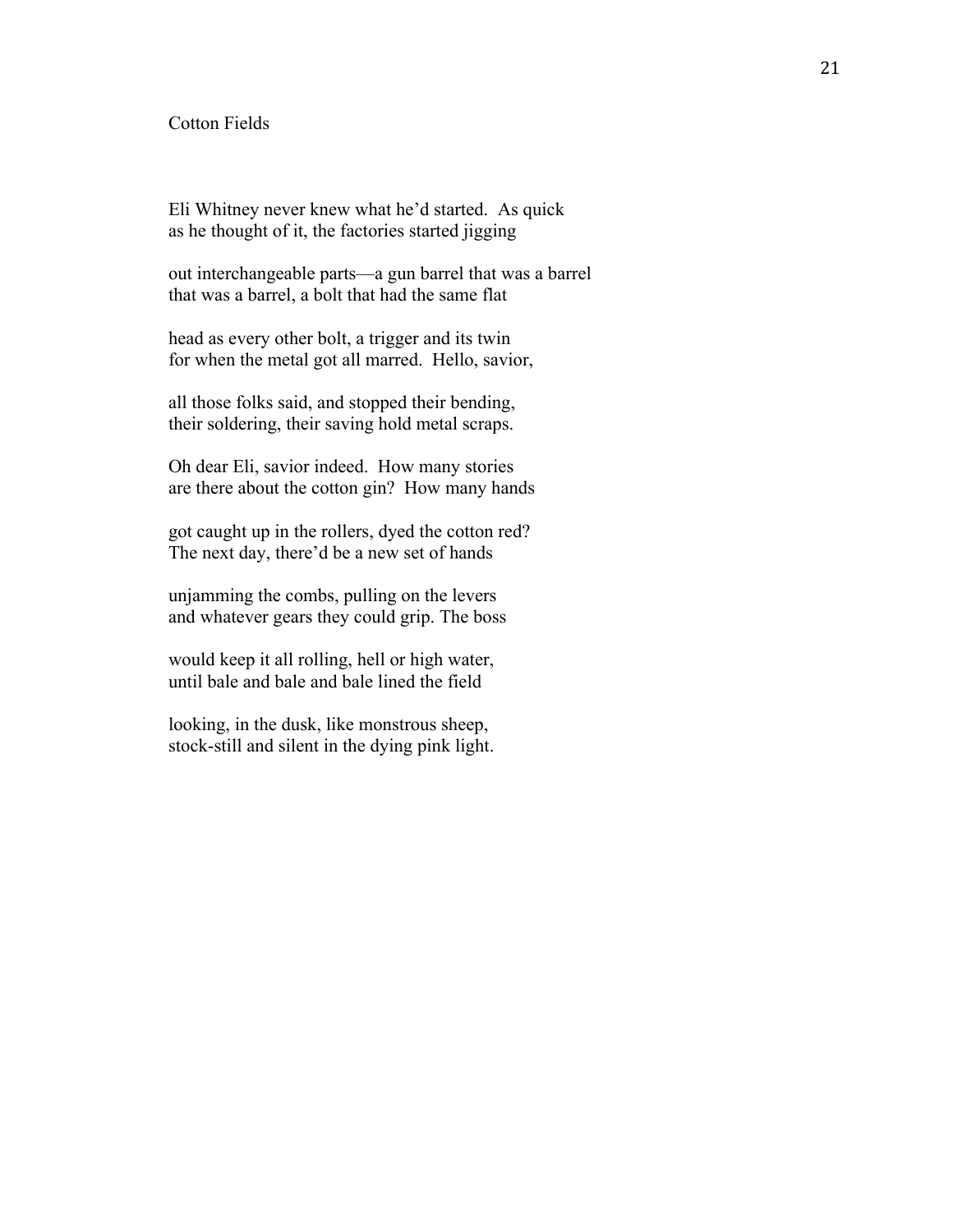### Granddaddy Tom Speaks from the Dead

Well, I guess I ought not blame a soul for letting this all go.

That's what people do. They work to make an easier life for themselves,

their children. They move on into the city, away from their land

so they can take vacations by the water, not worry about weeds taking seed.

They forget things like how we prais e black snakes for keeping out mice,

how you little young'uns used to wave tobacco leaves like hailing Hosanna.

There's a lot of prayin' that happens out here, whether or not you see it.

We've both given blood to the dirt, our cotton, soybeans, and ditch grass.

I seen you cut your palms on the fence, pierce your foot on a floor nail.

I bet you never thought prayer would look like that, you bending

over and crying *Holy Jesus*, your blood sinking in the ground, feeding our fields.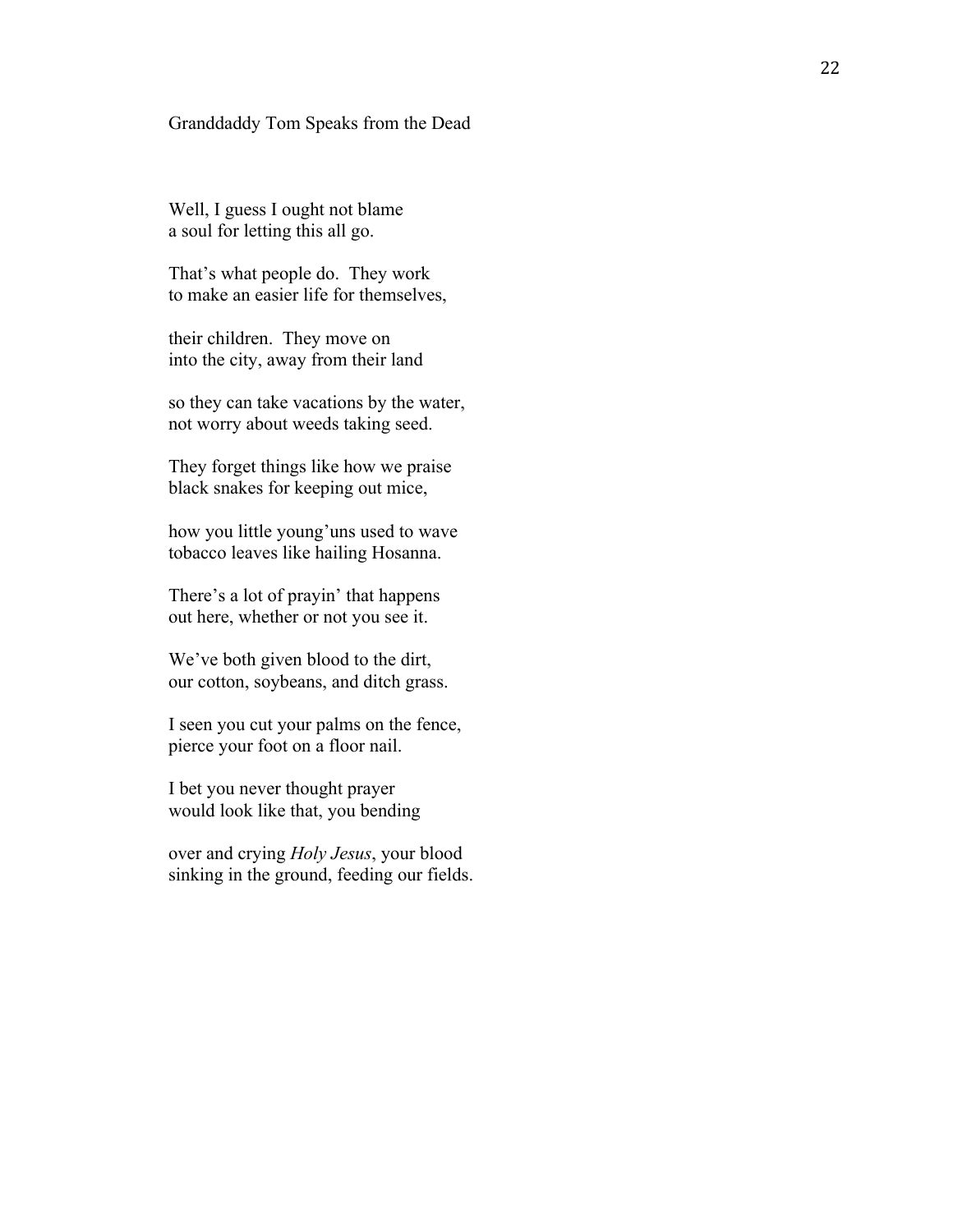### Marking

*"All things counter, original, spare, strange;" -"Pied Beauty," Gerald Manley Hopkins*

Sweet Boy woke me gnawing fat fleas off his tail. I knocked him a good one where he was chewin, set him out. Good Lord,

I wasn't game for early morning waking, and that sky, well it blushed so deep down you would have thought I'd shone out naked.

Sweet Boy circled round, marked our narrow world: jasmine mess all tangled up a pine, green bean can left stranded from some

little cousin's play, wren feathers, bones, stray shit, leaves and brush and fertilizer bags that never got burned. Oh Jesus,

there must be something good of you in everything, huh? Cause when Sweet Boy pissed that stone dry dirt into mud, I wanted

to cake it into a cross on my white forehead, kneel down and sing that hymn my mama taught me about earth's holy

beauty, though then she would have thought me nothing but a damned dirty fool, so turned in my ways, so odd and yup, so strange.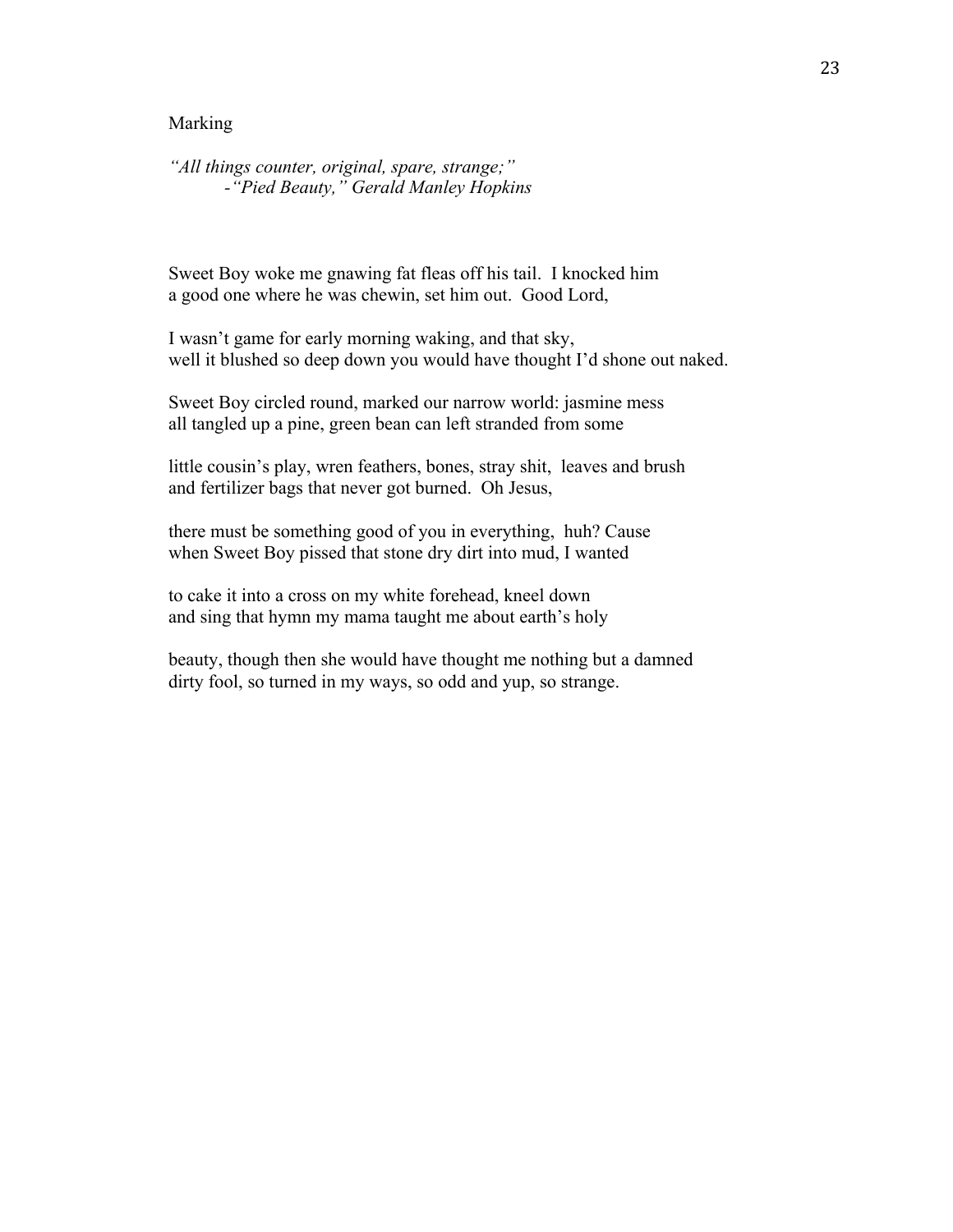#### Such Things

The day before Easter, Mama worked the hem of my dress. Aunt Patsy stitched roses onto the white bib collar.

I sat on the kitchen floor and picked ticks off our collie's back, collected them in a Dixie cup.

The fat ones were too blood full to move. The ones that hadn't yet latched were still wrinkled

as raisins, flat backed and wanting for feast. They scrambled about the cup, scratching off wax as they went.

I walked outside to empty them into the azaleas, saw the dogwoods blooming their old stories

about salvation. Sunday School pamphlets swore those trees were once straight, straight

as truth, straight as pines. But then, they say, Pilate's men tied two together to make the cross.

Since then, nothing's been the same. The dogwoods curved their backs like dowagers, dwarfed short and opened

wide, reached out their arms again and again. The inside of their petals hint red, the centers circle like thorns.

Ants lined up one of the dogwoods' body and I brushed them back down. I'd heard ants could burrow deep, eat a tree dead.

There is so much to care for in this world the ticks, the dog, the spirea flooding the yard.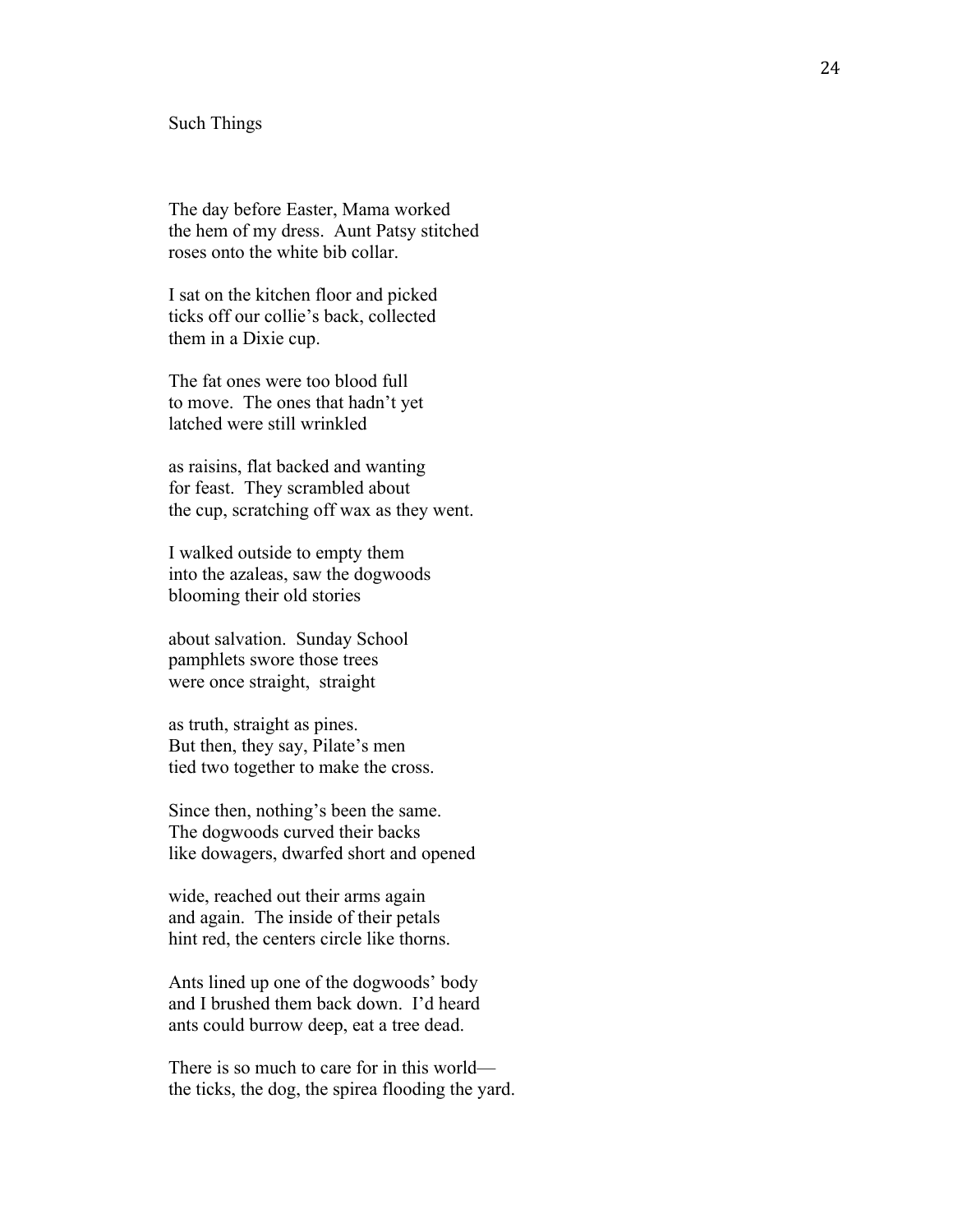The hydrangeas refuse to be ignored.

I tell them how pretty they are and cup their heads in my hands. They need me more than the dog,

who still can't pull his own ticks. The grass shoots up like a hymn and the car tires bow it down into prayer.

That morning I walked barefoot, careful of the gumballs, looked for the grass to bend down around hidden snakes.

Inside, my mother and aunt laughed over my dress. My mother told about how I woke, worried that it wouldn't

be done in time for church. She told about how I had already checked the fridge twice to make sure

our Easter corsages hadn't browned. They laughed softly, sighed. Aunt Patsy tied French knots into the rose's center,

smoothed out the ribbons that would tie it under my arms, said she had never met a child who took such things to heart.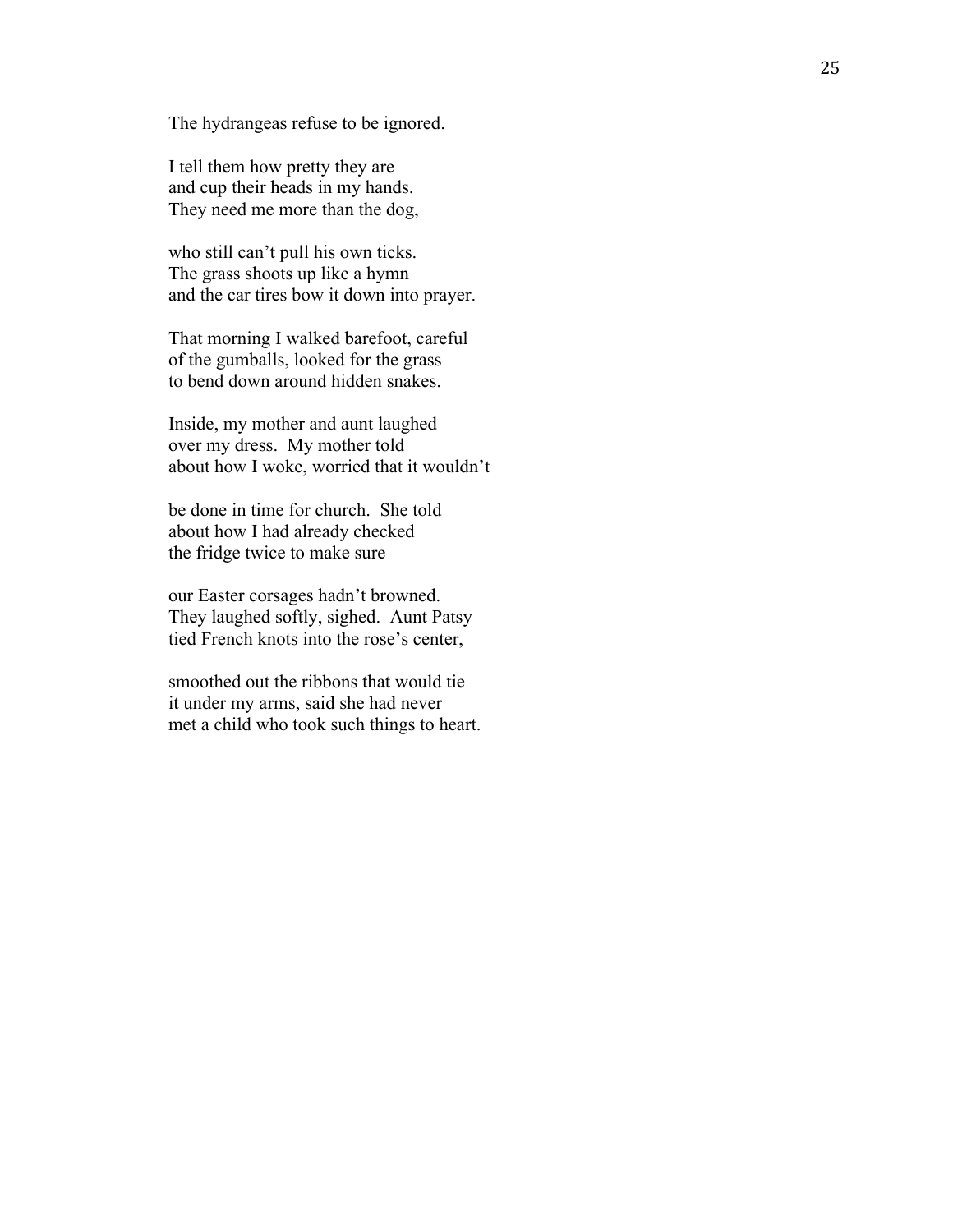Stone Soup *For my aunts and uncles, dead and alive*

Miriam's husband went down over the Atlantic. She raised three children on hambones and rice.

Lamar had no children so took us all as his, trucked us out to the farm to help him stir up soil. He dug up peanuts and set them on the stove to boil.

Birdie died at eighteen. Polio, I think. My mother still drank milk like a calf.

Doug died too, a few years later. No one ever told me how. My mother remembers the cold chicken she ate after the service better than she can recall his voice.

Leon kept butter mints in his candy dish, sometimes hid soft peppermint sticks at the bottom. He grew mustard greens and cabbages that the deer pecked down.

Betty keeps her crock-pot on all day, drowns her rice in gravy. She had to spoon feed her husband mashed potatoes when he couldn't remember how to speak.

David ate thin gray burgers heavy filled with grease. He gave me my first Moon Pie, cussed me when I said it was too sweet.

Richard won't eat in quiet. He laughs while he chews, grunts over chicken pot pie and slurps up stew. He blesses his food and thanks God again and again.

Patsy remembers how to make Grandma's fritters, fries the cornbread in a seasoned pan. She likes patina because it makes broken things distinguished. Her kitchen tiles are broken. Her good silver is tarnished black.

Mama hosts Sunday lunch for whomever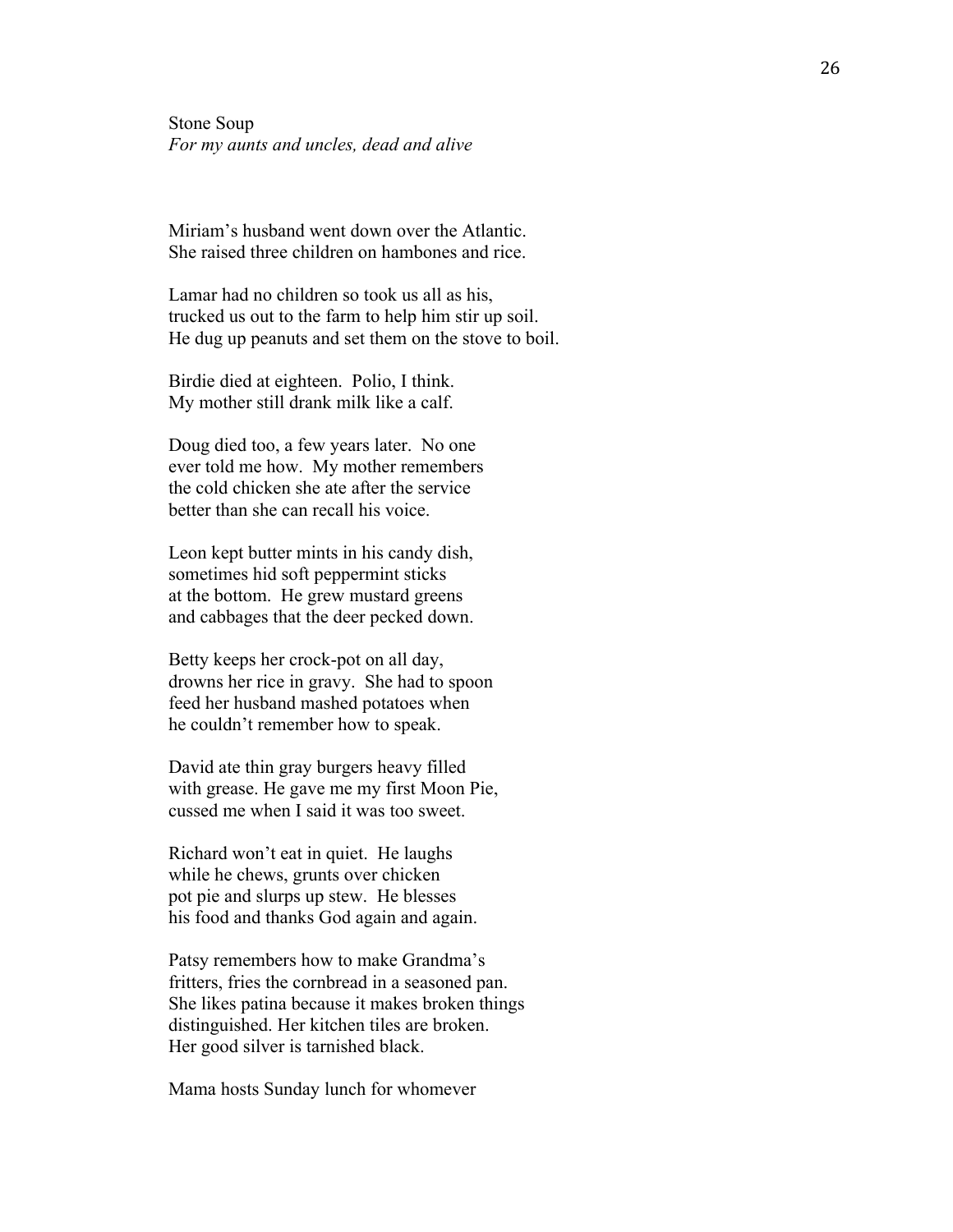will come. The pressure cooker whistles over mustard greens, the oven is heavy with a ham. Rice and rutabagas boil side by side on the gas -cook stove. Miriam brings the green beans; Patsy, baskets full of biscuits. Betty brings platters of fried chicken; Richard, fresh Georgia peaches. There are pecan pies and lemon tarts brought over from a friend who wishes us all well. Everyone helps set the table. The children say grace, we all whisper Amen. Amen for our lives. Amen for our food. Amen for the dead who we always still love. We all sit down. Mama busies herself in the kitchen, tells us to eat, by God, just eat.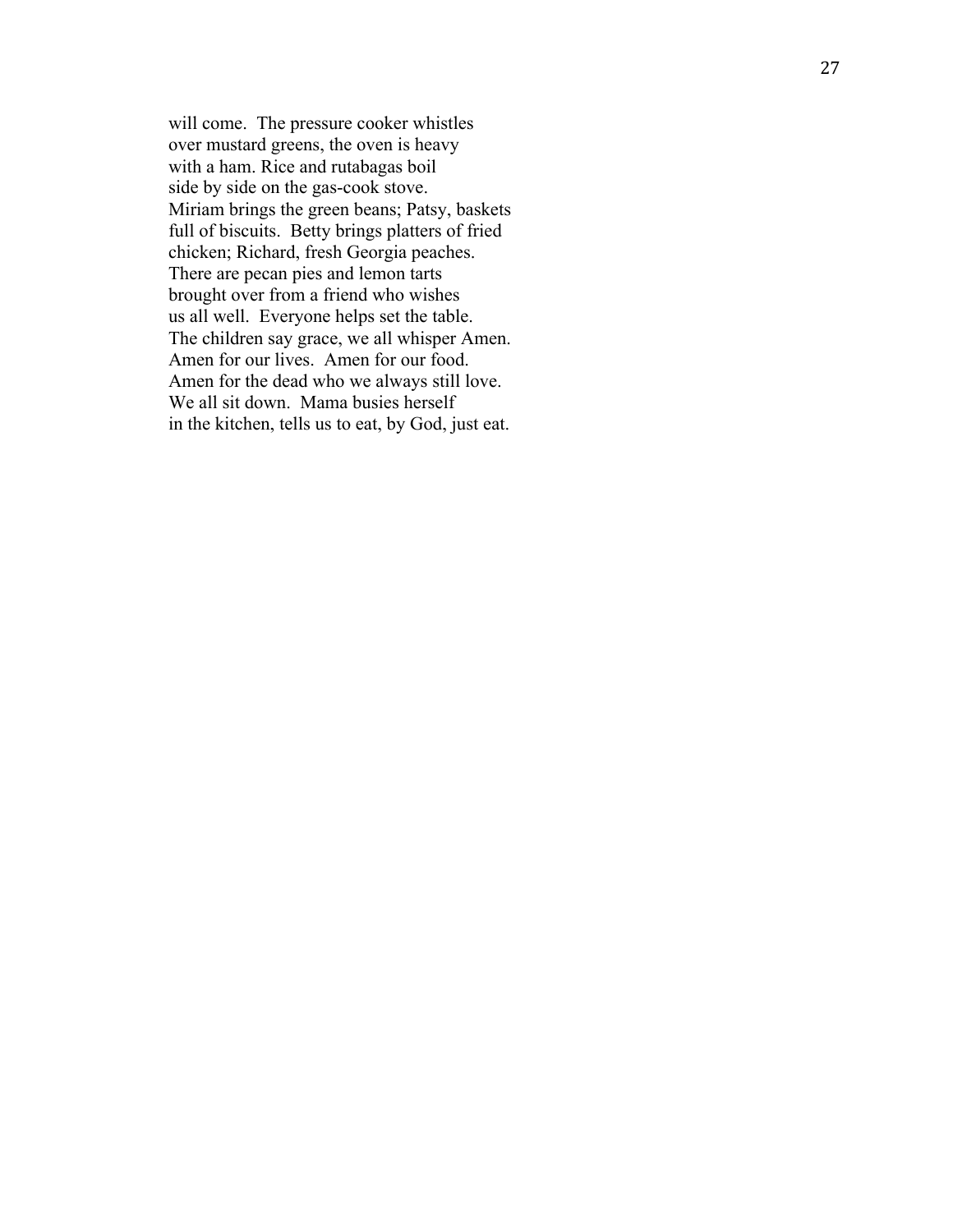#### Owning the Old

My mother, my aunts wash the silverware by hand, use old cloths to free the potatoes from between the fork fingers, hollow out the spoon heads, the gravy ladles.

They line the counter with towels and lay out the silver to dry. This is how their mother taught them to keep away the tarnish.

They have these same domestic doings for lace, for fine linens, for keeping cloth es for fifty years. There are rules for owning the old, they say,

though none of us knows how to own the old farm. Kudzu has crawled in through the chimney and shaken loose the kitchen sink. The ceiling,

too, is crumbling. I like to sneak in when I feel brave, imagine them all crowding the kitchen, my grandmother shooing them out the back door,

my uncles taking up their rifles to pick off some doves before lunch, my aunts setting the table, my mother, the youngest, scrambling for a place.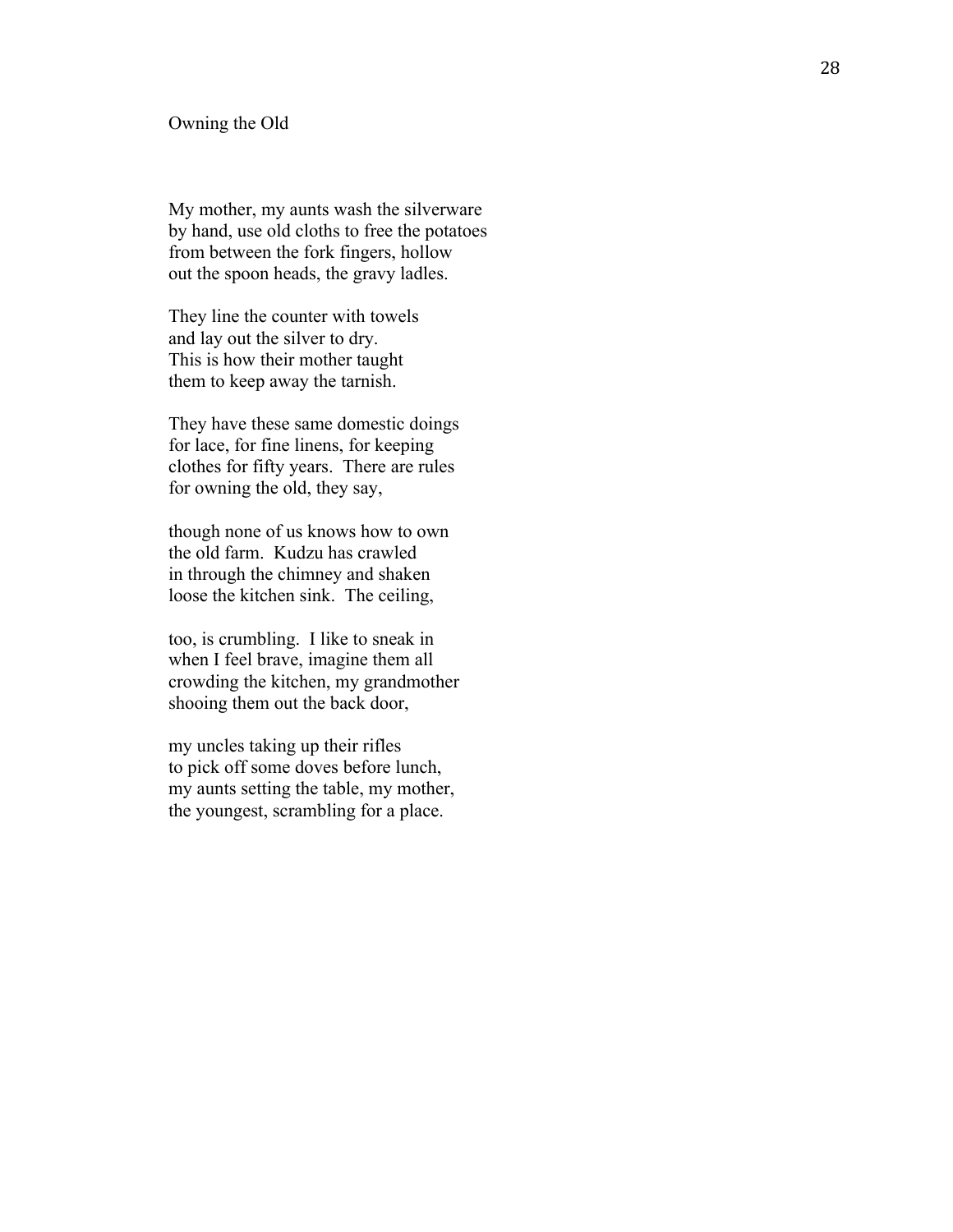#### Salvage

It's easy to miss--that skeleton house all sun -bleached and crisping away. Its doors fall open at the hinges, and the wide -slatted floors lean towards rot. There's a floral -carved mantel, though it's not so fancy as it sounds. Under it, a fireplace. In that fireplace, a bottle of cigarette butts. Who knows who left them.

Outside, ivy strangles out the azaleas. Bedded in the weeds, there's a tin bucket of nails all rusted and crooked from being pulled out by a hammer's hook end. Beside the bucket is what's left of a bedside table. It's missing a drawer, water -curved and pinched all up the sides.

No tractor in the tractor barn, just a small stack of wood that I might could turn into a shelf, a coat rack, or something. Who knows. Who knows. Maybe my granddaddy laid these out—left overs from the porch or some repair on the barn. I might as well take one home and see what I can do. What I mean is, if this is all that's left, then this is all that's left.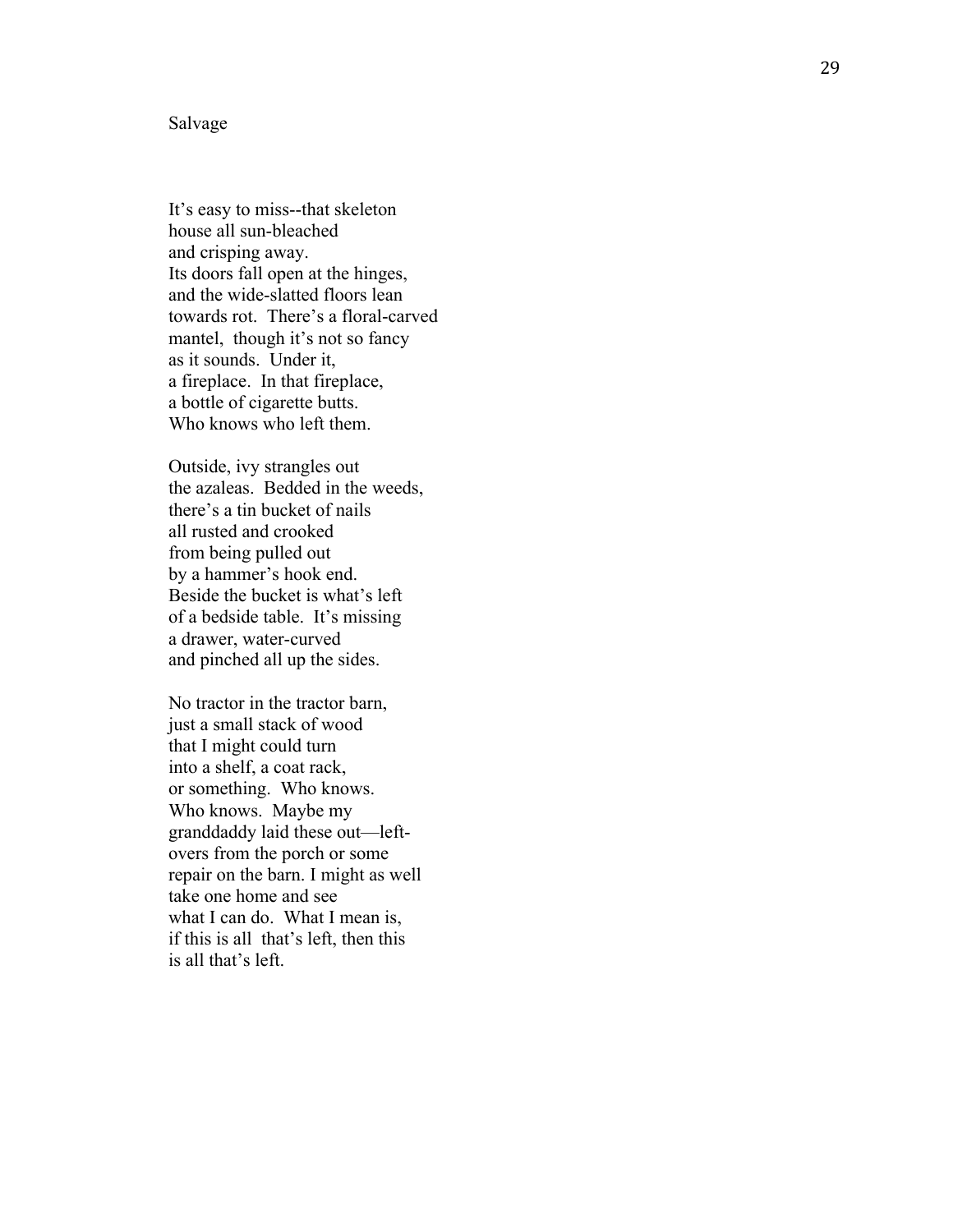#### Dove Hunting

Two dead doves lie between us, their stout chests touching, gray heads turned towards nothing in particular. Soft down feathers have scattered slow as last breaths, have laid bare breast wounds.

The feathers fall on cracked soybean pods, pods drier than the devil's eyes, some might say. The down tangles in our boot laces, rests on red shell casings littered from my nephew's last load.

This was the tobacco belt, where my mother was raised, where folks climbed barn rafters to tie the sticky crop. They braided the dried leaves into bunches called hands, carried them more careful than good china or children.

They had stopped all that by the time I came around, but I still knew the smells of plowed dirt and tractor barns, though I never stayed long in those barns, more scared of ghosts than snakes in that cool shade.

Crouched in scrub brush, we scan the sky for doves. We are in a field that is no longer a farmer's field outside a house that is no longer a farmer's house. To him, these are only hunting grounds.

The fields are baited with corn. The trees are drenched in scent. Motion-sensing cameras nest in the trees, catch pictures of deer and wild pigs, mark the time of day they feed.

I guess there's not much left in the soil, no crops rotating in and out to fill it back up. Down the road, folks built a factory that landed the county jobs. In the other direction, brick houses with stucco

sides sink slowly around a man-made lake. There's not much land left for keeping us steady. I guess it didn't have a choice, that dirt, but to let us go to town on its back.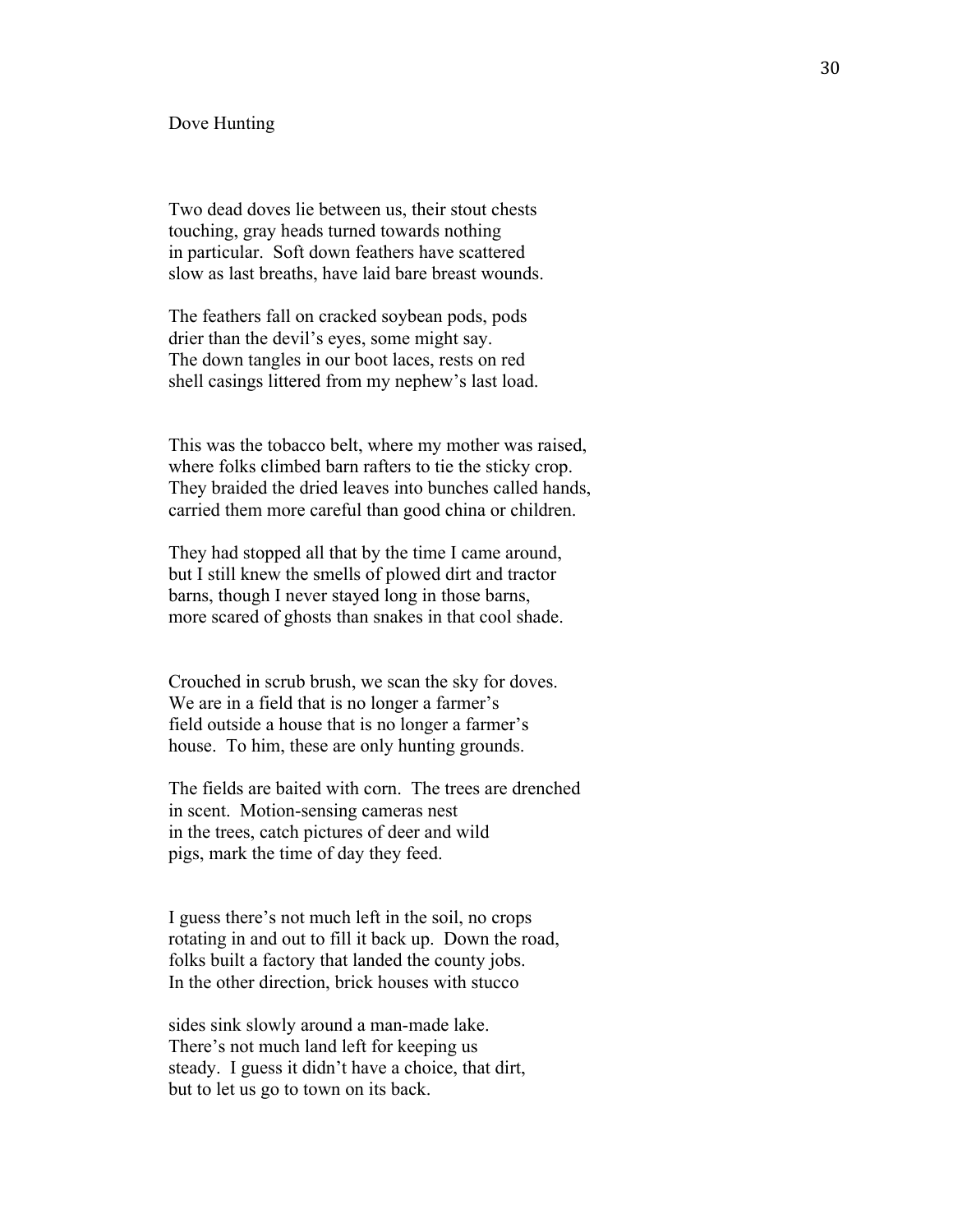He holds one of the doves by its wing tops, clotheslining it between his small fingers. *Did you see how this one went down?* He lowers the body so that it hovers

just above ground like settling smoke then tosses it into the air. The bird lands, head bent under its iridescent body, blood coaxed out onto its breast by the fall.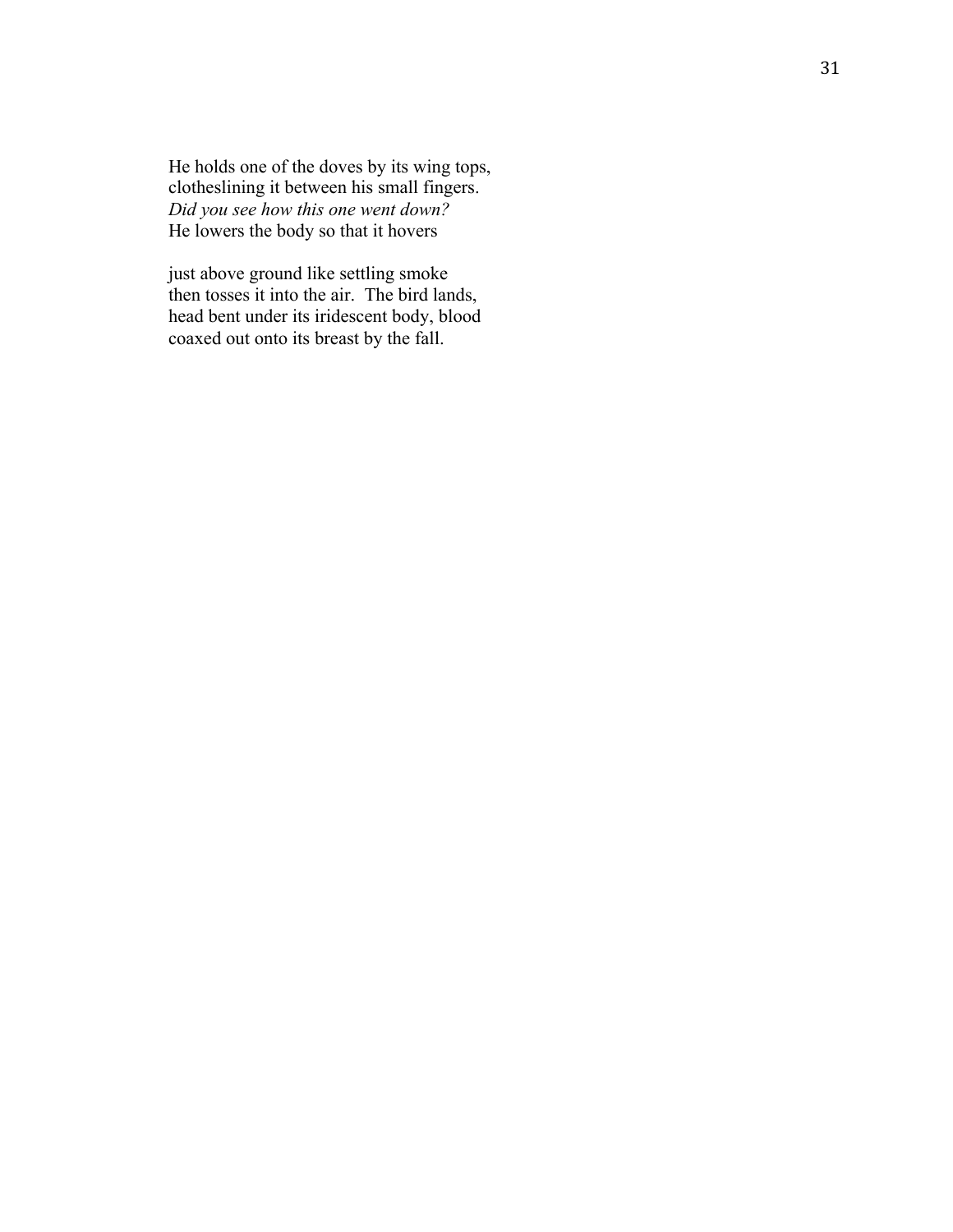Holy Lands

You know, I've been bending down a lot and praising my family's dirt, hammering

out hymns on tree roots, saying *amen* when tobacco palms empty pooled rain.

But what else ought I do? That farm is the story of our people, how Granddaddy Tom walked

into the fields, how his children slowly bowed on out and left grass to raise up like the devil.

I've watched that farmhouse fall, seen the barns tilt away from sturdy. Everything is rotten

but the dirt. That dirt, that dirt. You'd be a fool to think that dirt could go bad. Leaves and fruit

have been bedding down in it for years, but then again it's hard to say how things go.

I've heard tell that during the depression, folks ate dirt when their ribs started spindling

out their chests. Maybe they stooped on down for the minerals or for filling that wide yawn

in their guts. My God, you're supposed to eat what grows out the dirt, not the dirt itself.

But I guess there's not much difference, if you think about it. I wonder how much life I could hold

in a handful of dirt. There's got to be something of truth there, caught in the grit between my teeth.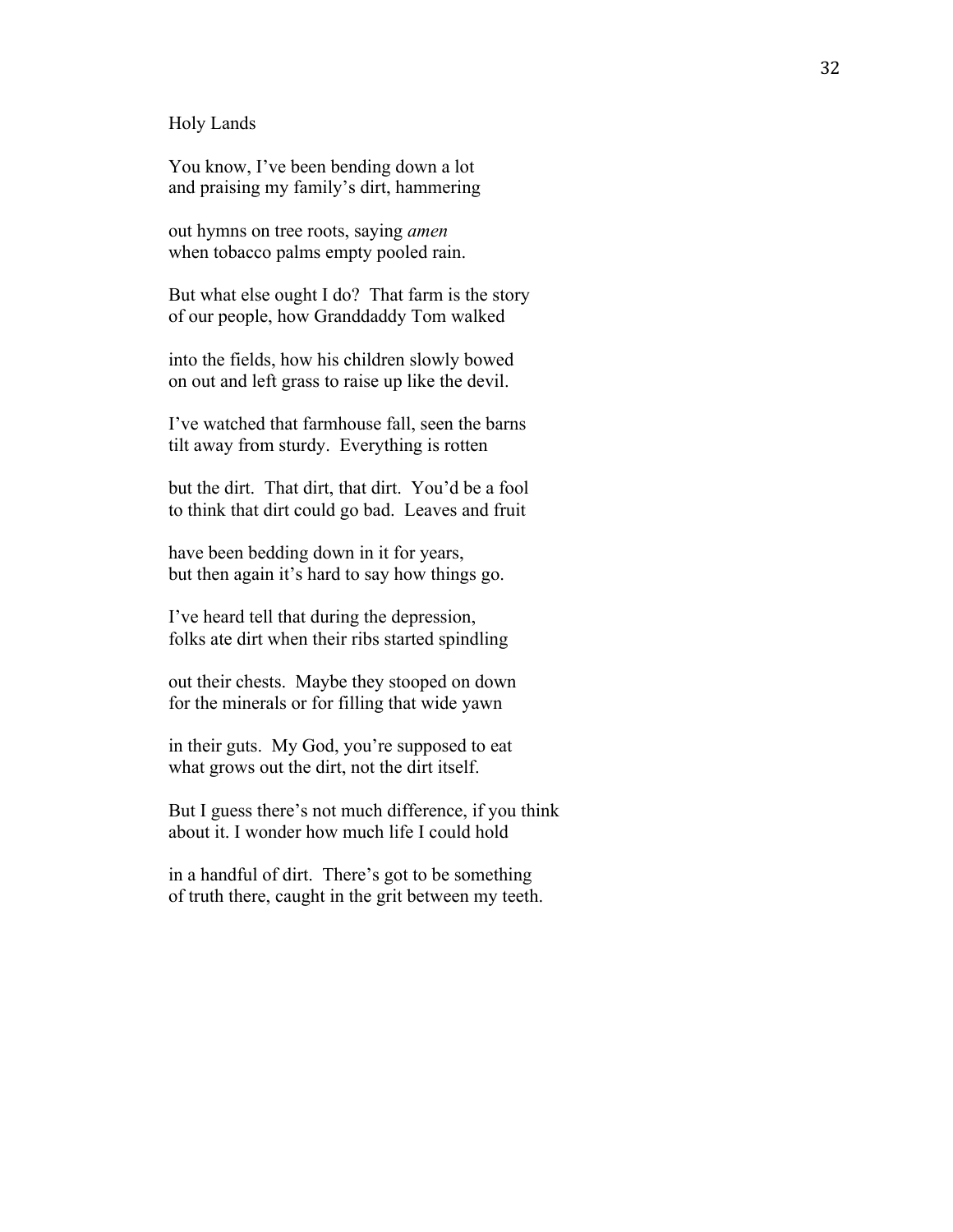## HOLY LANDS II.

## *…they will speak new tongues; they will pick up snakes in their hands. Mark 16: 17-18*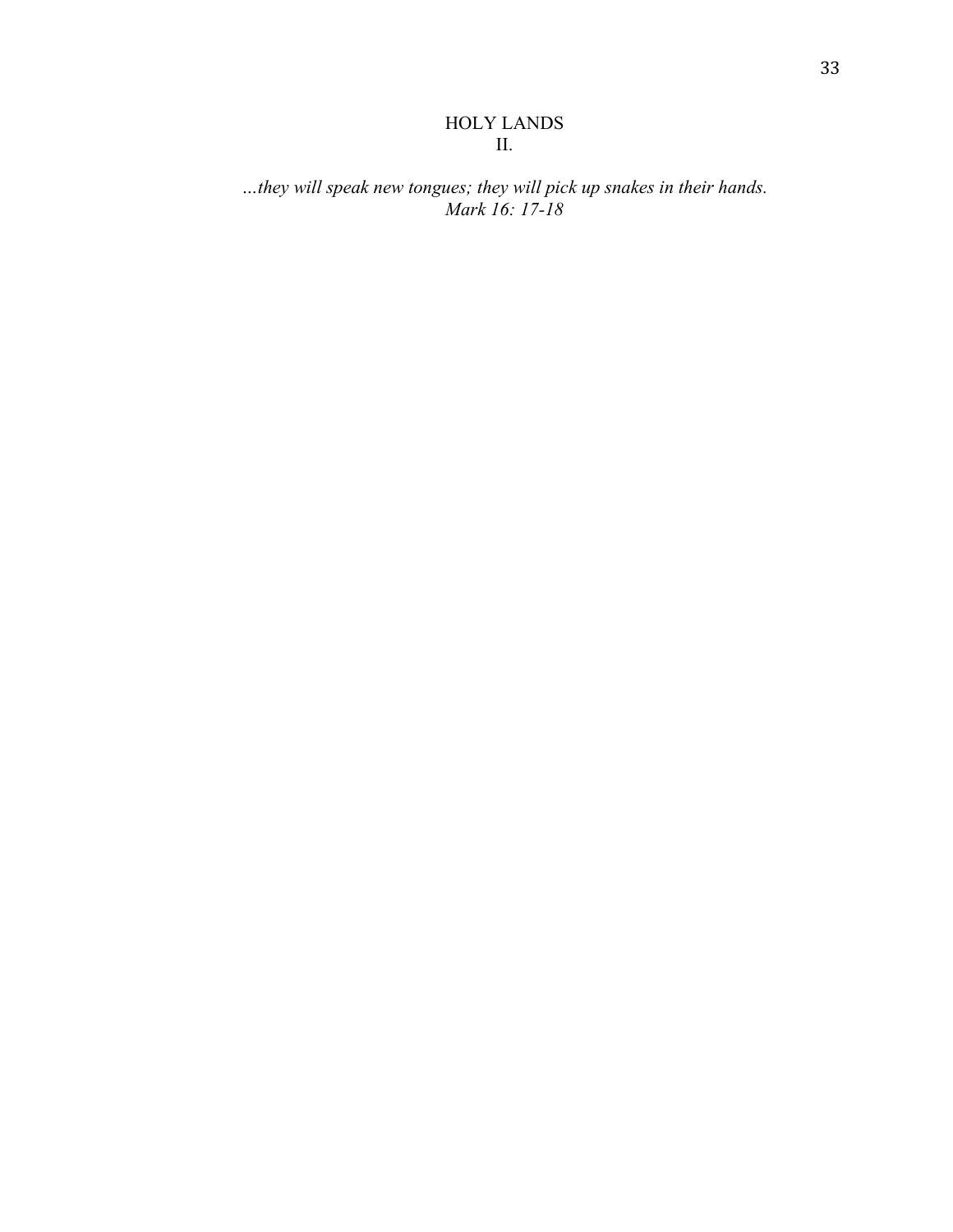## When the Circus Came To Town

The whole county went out to watch them raise those tents, bigger than anything ever grew from that field.

Outside the fence, little girls practiced their arabesques, drew lines in the dirt to walk like tightropes.

The boys lashed imaginary whips, and took turns being tamers, then lions.

I thought it some revival tent where people prayed and cried. I stepped up, breathed deep, said show me to the snakes.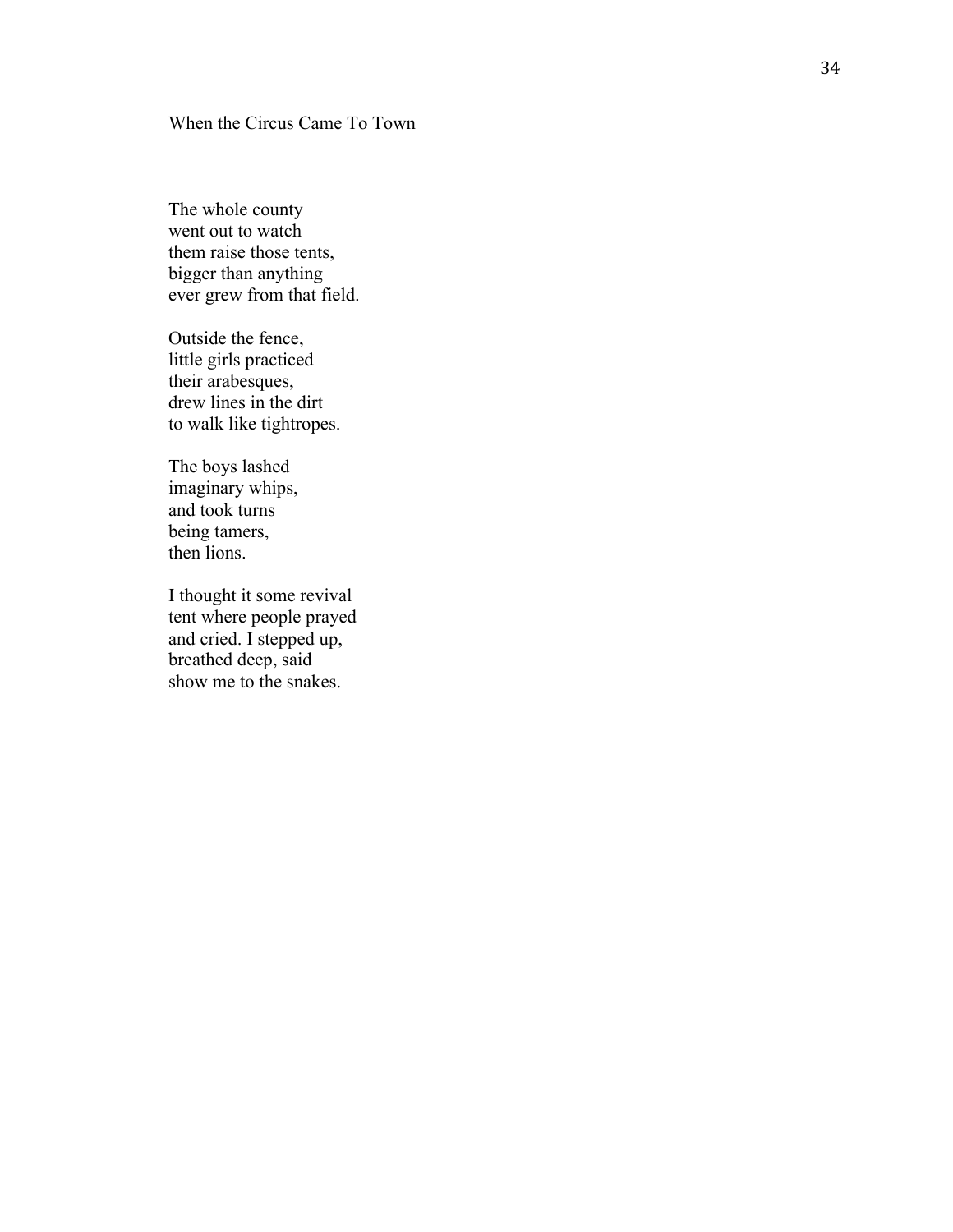## Mourning Dove and Six Snakes

## 1. Mourning Doves

They perch on the telephone lines that reach across the field. We take them as game, or—sweetly—as signs of peace, as if Christ himself made

them blameless. But you can't deny the way those gray bodies hold together, gang up on even blue jays flying too close to their large folds.

I've heard tell that some doves even eat their own kind when provoked, heard it said they'll peck out the eyes of any bleak body, will keep on till they're safe, or it's dead.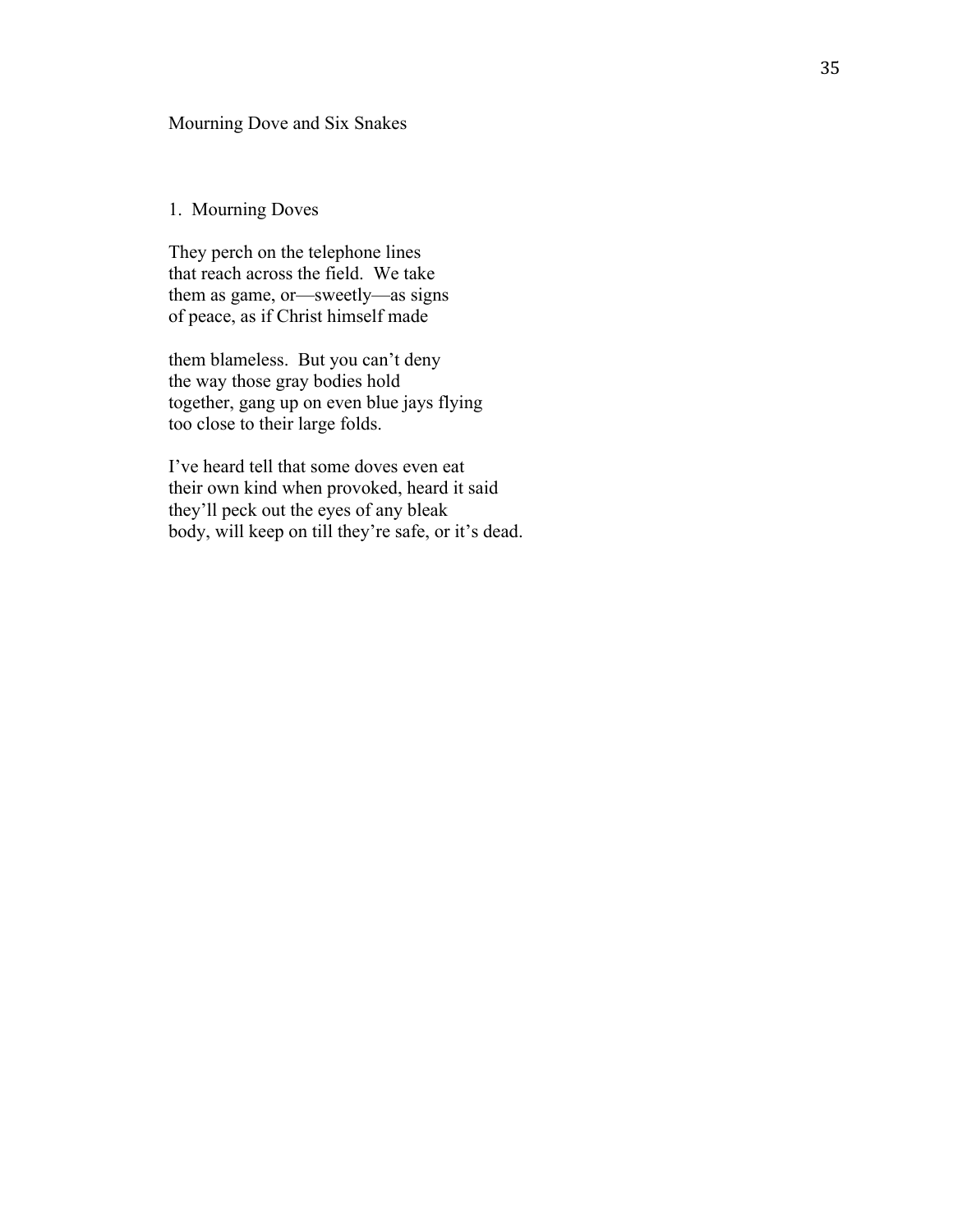#### 2. Garter Snake

You know, most folks are scared of dying, swear all snakes are the same, even these little green garters that don't do more than lie around and rustle up trees, stir dried leaves.

My granddaddy never said a word against the big old worms, but somehow the rest of my folks took to *get it before it gets you*, and *better safe than sorry*. Even the best

took to killing them. Those poor snakes never stood a chance on the farm. Uncle Lamar would scarce stop his sentence before he would swing down a hoe, split that fellow apart.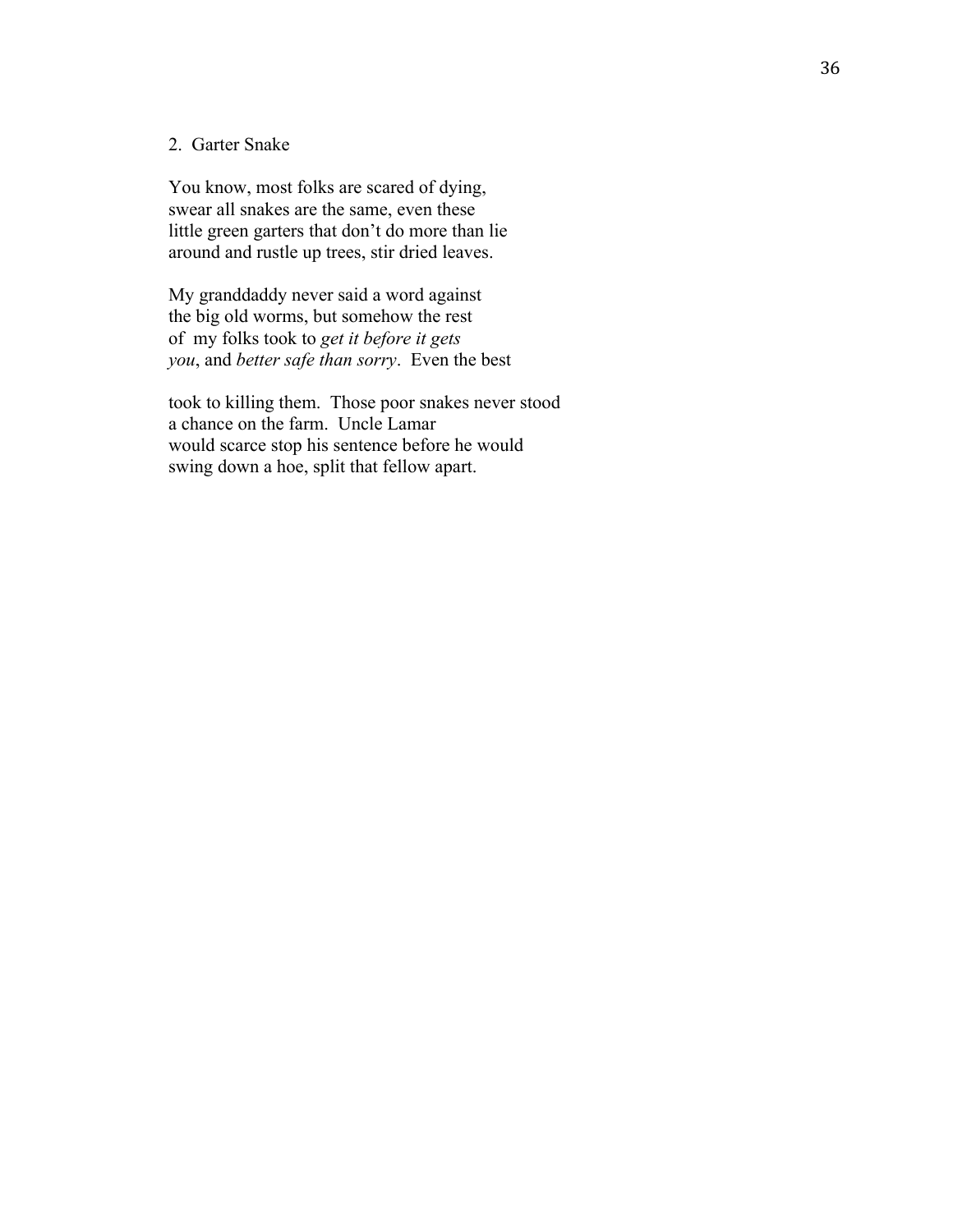## 3. Rattlesnake

My uncle once found two rattlers laying up under his truck. "Each was at least five feet," he said, "with so many beads, praying wouldn't even drown that noise, make it die."

My mama laughed when I first told her, said "Not five feet but two and your uncle yelled when he saw them. He liked to raise the dead the way he was carrying on like hell."

For awhile, he thought he saw rattlers everywhere and made me walk behind him even when the fields had just been plowed. He would even swear they were in the shed, beating against feed bins.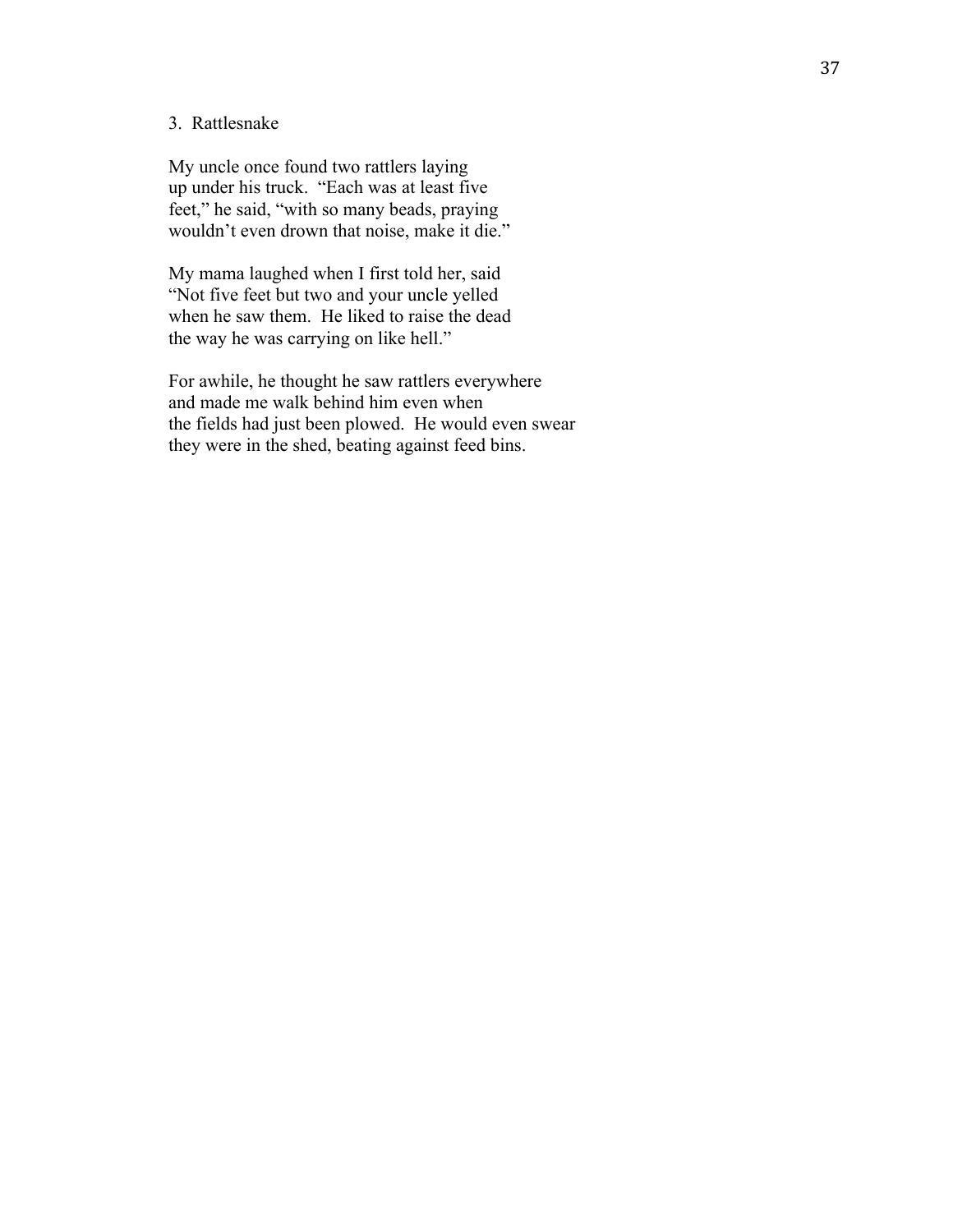## 4. Rat Snake

Most farmers like to keep them around for—what else? —keeping vermin away. Granddaddy Tom always let them round about the corners of the barn, let them lay

in wait out back of the house. He didn't care what they were up to, except for that day he found a nest inside the tire swing where us children used to spin around and play.

He cut down that rope just as quick as he could, watched it hit the ground, shake those snakes on out. The grown ones hissed then shot themselves fast across the grass, away.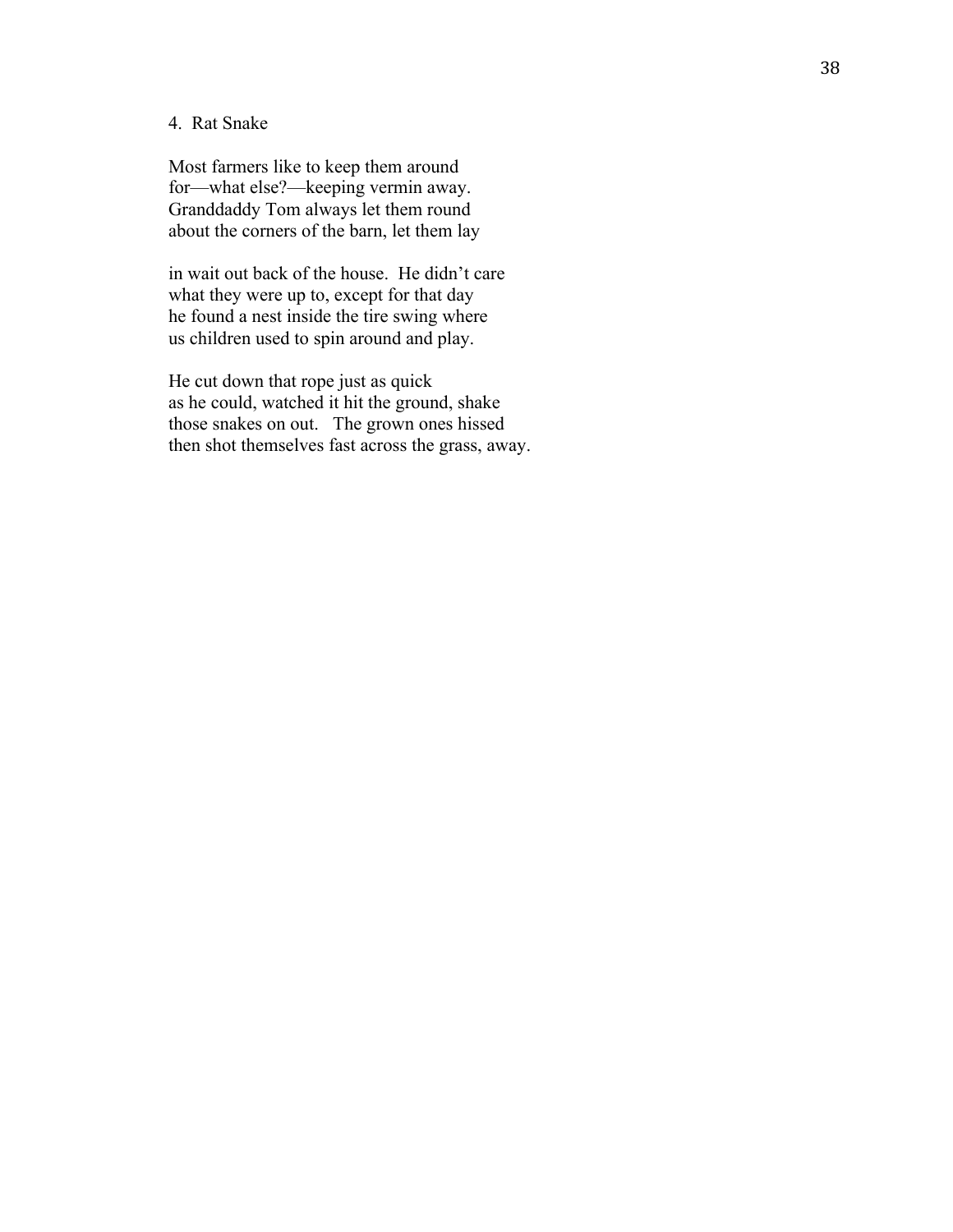## 5. Copperhead

My old dog, Sweet Boy, saw them first, growled low in his throat. There were five of them, a damned family camped out under blueberry boughs. The babies were no bigger than my hand

and all coiled up, circled tight in themselves. Two snakes were that same rust and sand I've seen, but the other three looked like they were glazed over with glass, near white as curdled cream.

Sweet Boy stopped his lowing, stood still beside me. I picked the few berries within close reach. We moved on along and gave a good wide berth to that strange and dappled family scene.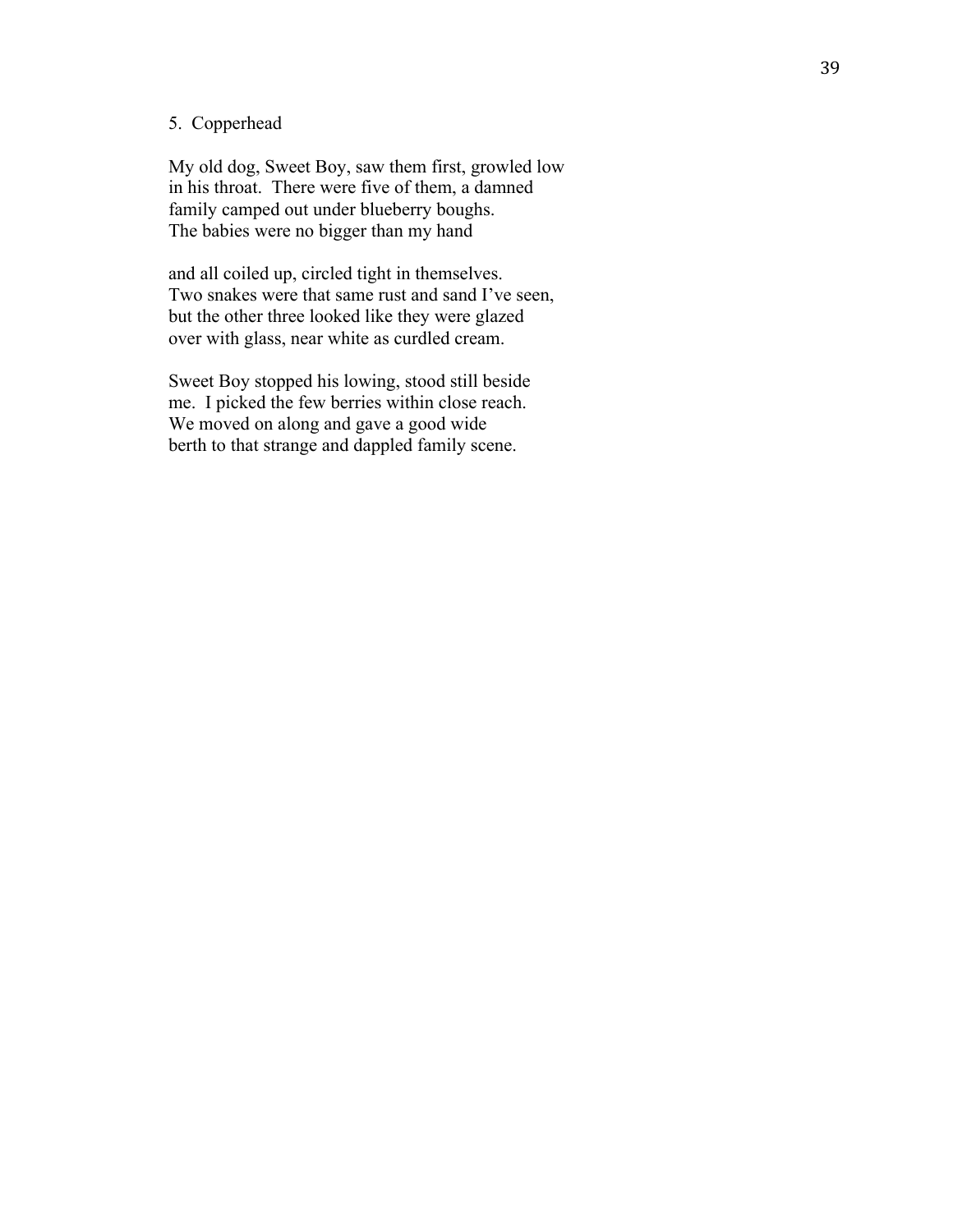## 6. Black Racer

There it was, all free -wheeling through fields, racing quick between weeds and tall ditch grass before my brother caught it, wielded his shovel like an ax, unstitched

the snake's head from its body. My brother held the racer by its tail, lassoed it around his head a few times, let that black body sail to the woods just past the fielded ground.

Old timers used to hang snakes on fences to coax rain. This one blew a bit in the air, caught on a branch. Beyond my good senses I saw it shine black, silver, then purple, I swear.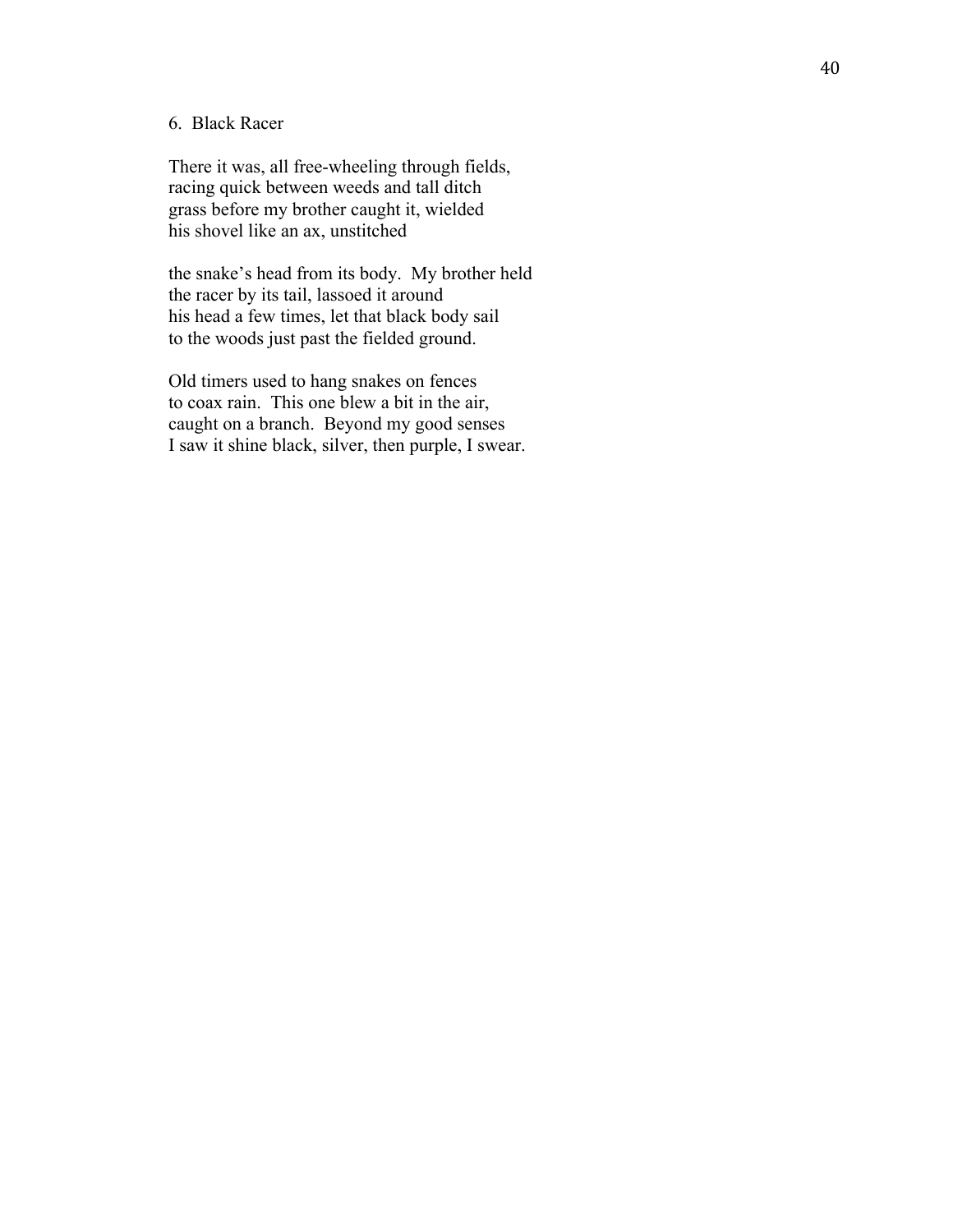## 7. Coral Snake

It was all laid out across the concrete steps, kept me from walking on inside. I knew there was a rhyme—red on yellow?—that kept track of what's got poison, some little tune

to help mark the coral from the king. Red on yellow or yellow on black? Who can remember these things? But there it was, all colored up like Indian corn, like leaves, like embers.

It lifted up its black-tipped head and eyed me before moving on, feeling itself down the steep steps. Its stripes circled its sides, a yellow band around its head like a halo or a crown.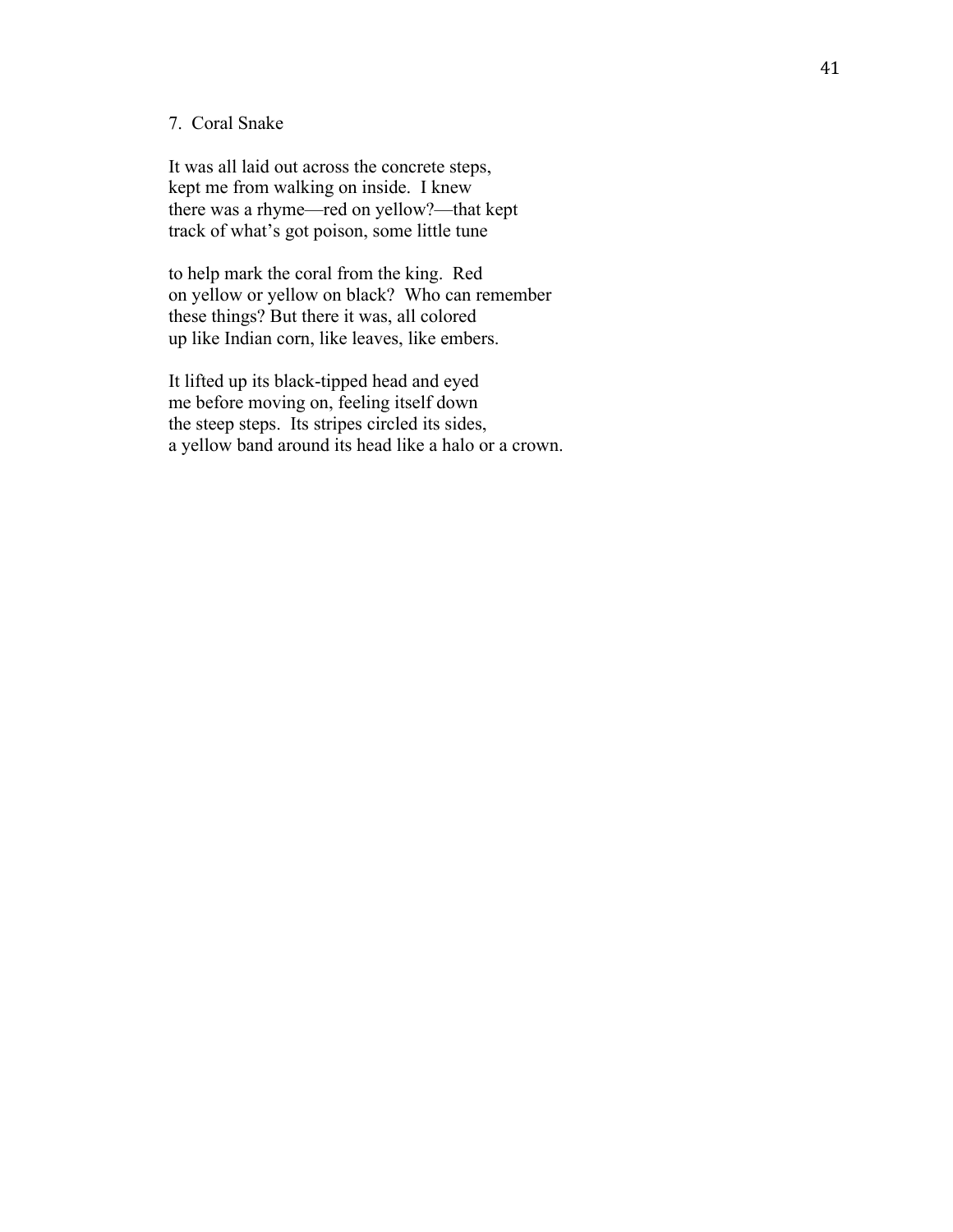### First Snake

And what of First Snake, if we hold that old story as gospel? Adam and Eve were thrown on out. First Snake only lost her legs, which is no worse than some soldiers coming home from war.

Knowing all God's secrets, maybe that snake learned a thing or two about the world. Maybe she flicked her body, newly low on the ground, felt the dirt beneath her belly until she had carved out letters, then words.

Maybe she wrote a book on Eden's back, picking out metaphors like field mice, erasing her poor phrasings back down into the dirt. *These are words* she starts as if writing her own book of life, *not like The Word, cause that ain't ours.*

*I've started these words for you, but you can change them on around. Erase what you want with your heel. Rustle up new truths to your liking. Shape new words as you see fit.*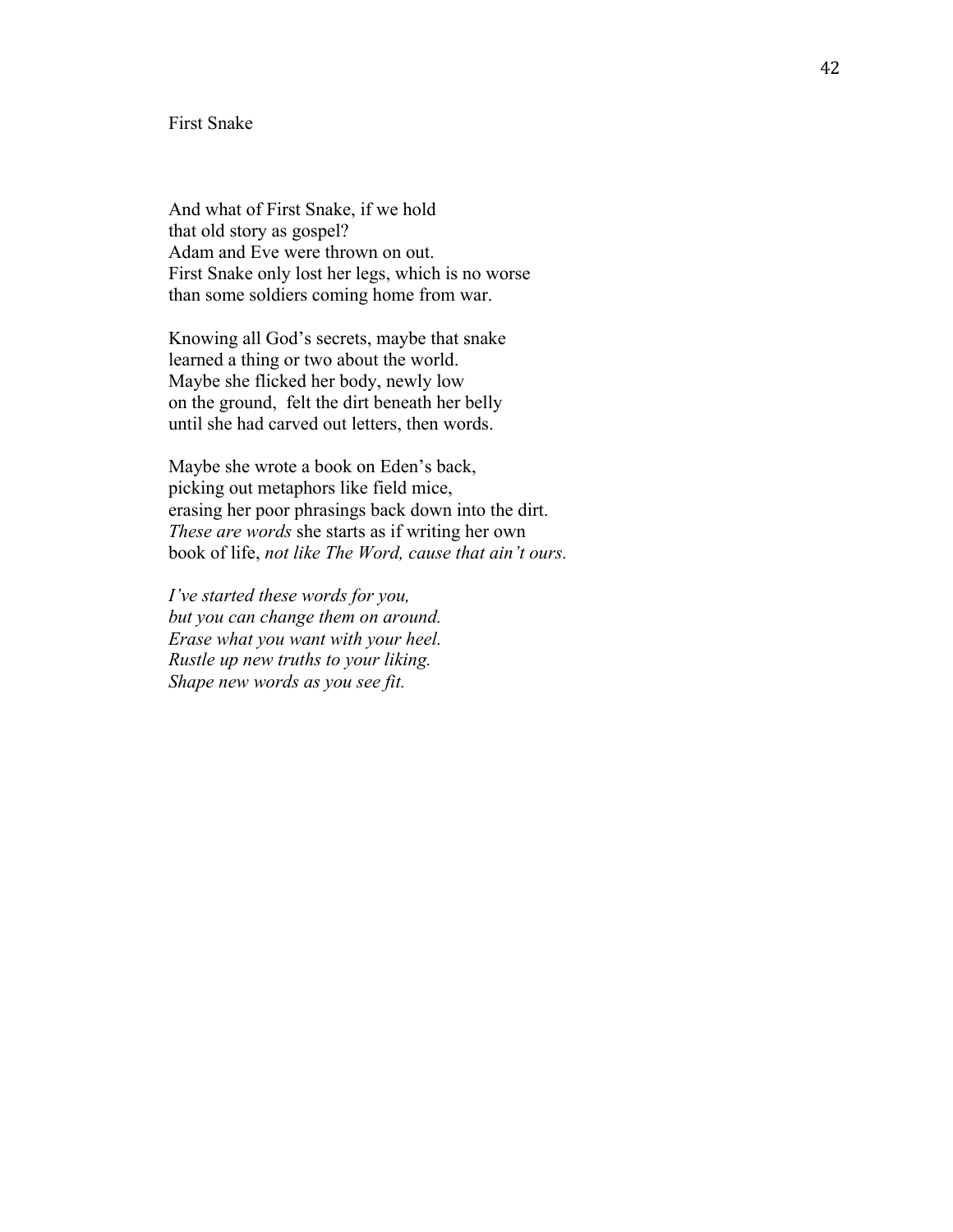First Snake, She Had Some Love

And her words for it grew up in her like a trumpet vine, cracked open her chest, spindled around her heart, rolled straight up her dry throat and traced the edges of her teeth. They pulled down on her mouth

and filled her with sweet and loamy fields. When they pushed off her tongue she thought herself to blossom, expected those vines to reach out and find something to draw near. But do you know, that poor old snake,

when she opened her mouth, all she found was air and some sound like *shhh*? *Shhh* like hush or *Shhh* like I ain't listening. And that was all she thought she'd ever say. *Shhh* to the towhees

pecking in the grass, *Shhh* to the burro penned up and braying. *Shhh,* she said, hoping for it to echo about and find anyone, anything who'd swish it around, shoot it on back.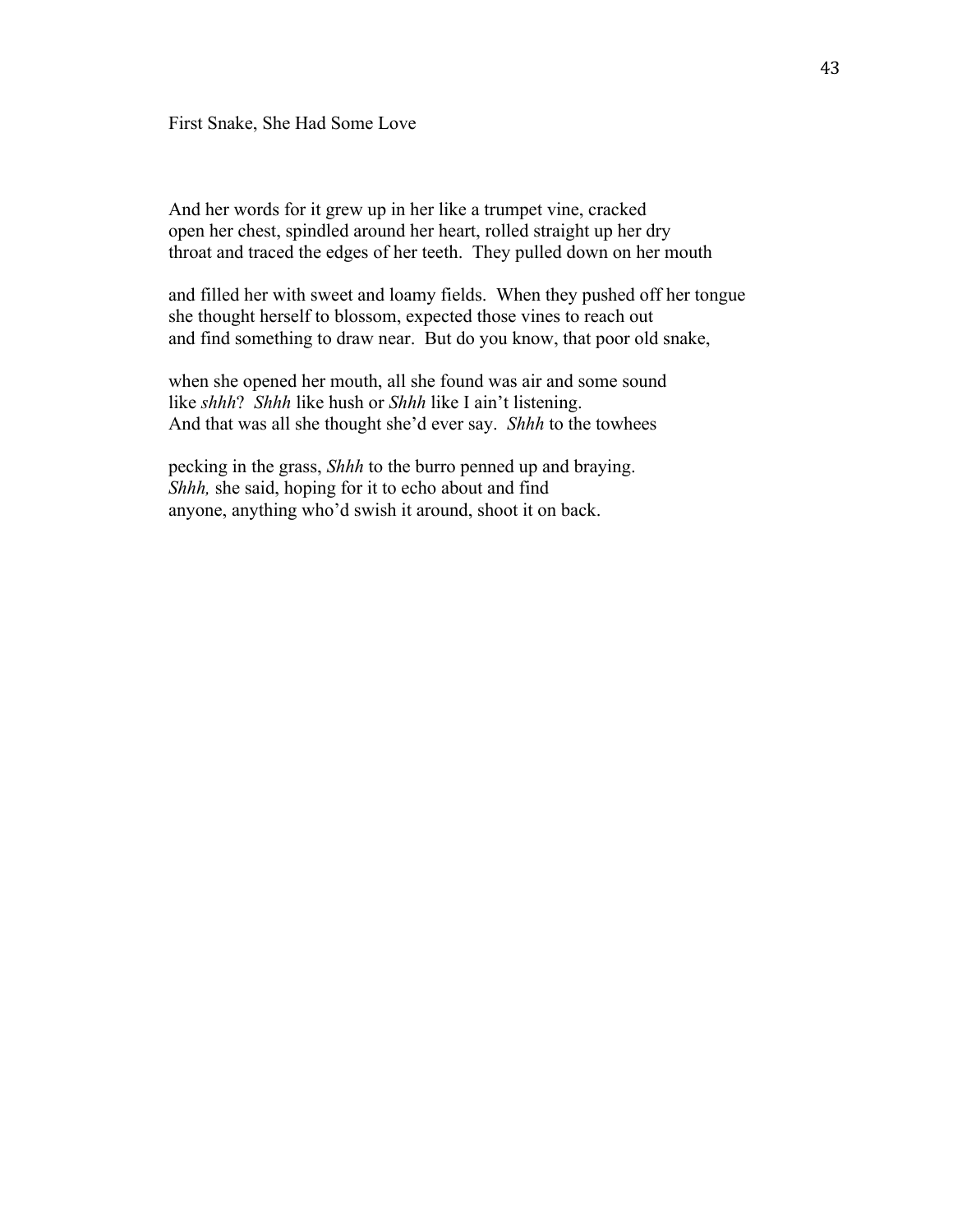After First Snake read all of Eden's straight lines, she got to seeing how the world should be rewritten.

Call it the first step in evolution or a way she changed her own lot. She didn't sit with the saying that landscape is destiny.

She pushed against the river banks so they were sway backed and slow, all full of pools and safe shelters in the elbows.

She sent smoke signals way across the straight lined mountains to tell them to cluster together and let wild things grow.

She wrote over God's strict rules and orders and let the weeds go to seed, stalking up fields of sweet grass and poppies.

She read this new earth like braille on her belly but still wasn't sated so she stitched up her split tongue for speaking.

Now, how things happened is how they always happen: there was a word, a first spoken word, one that grew feathers.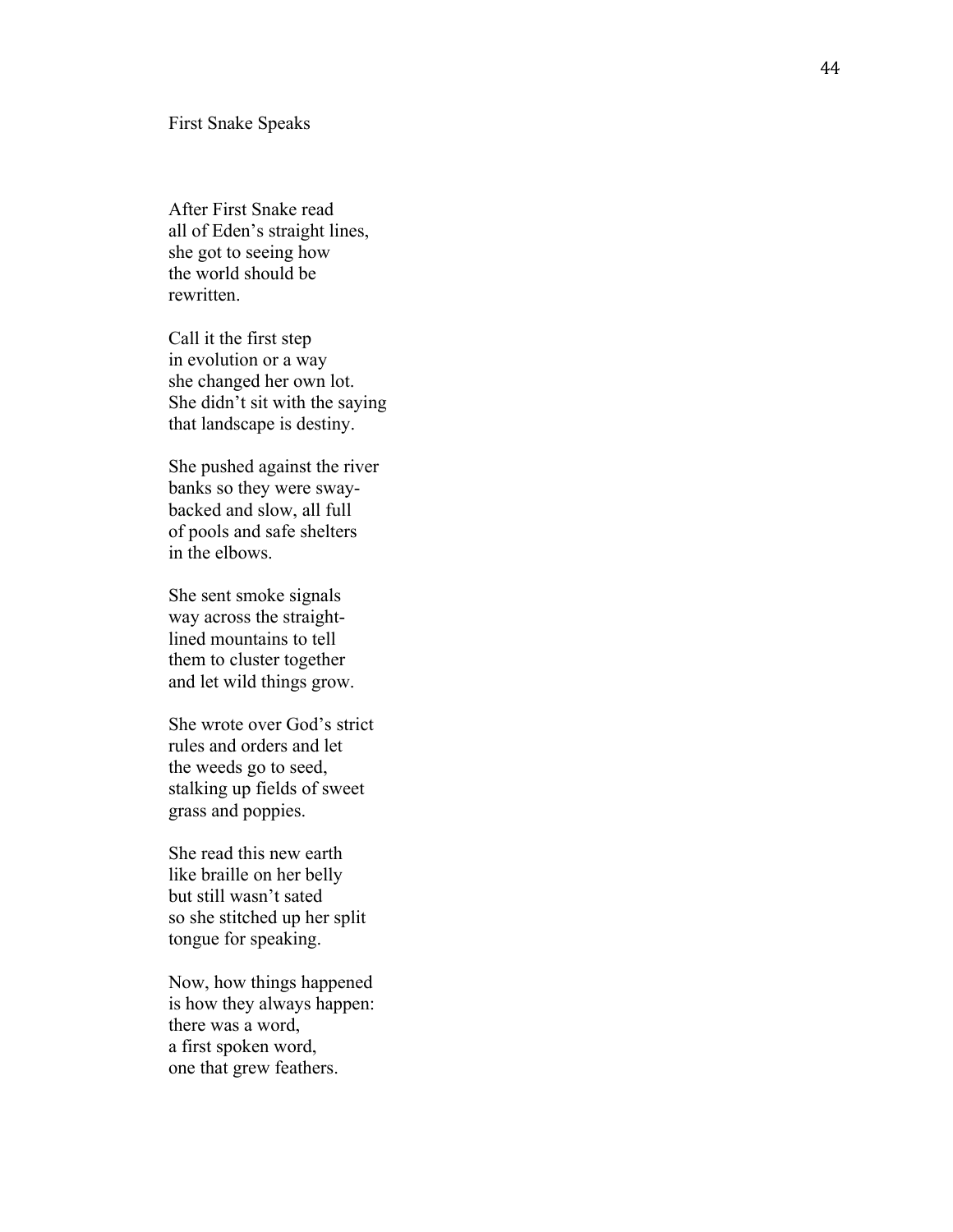It picked itself up off the scrub of Snake's tongue and set on out for to find its own way. It was good, then, Snake thought, not to shape

but make something that called back to her, more alive than anything she'd ever known. Nice, then, when she figured out what all she could do:

speak herself into a pair of wings, fly out that tree, and sing praises, for the first time, to herself, to her own hollow bones.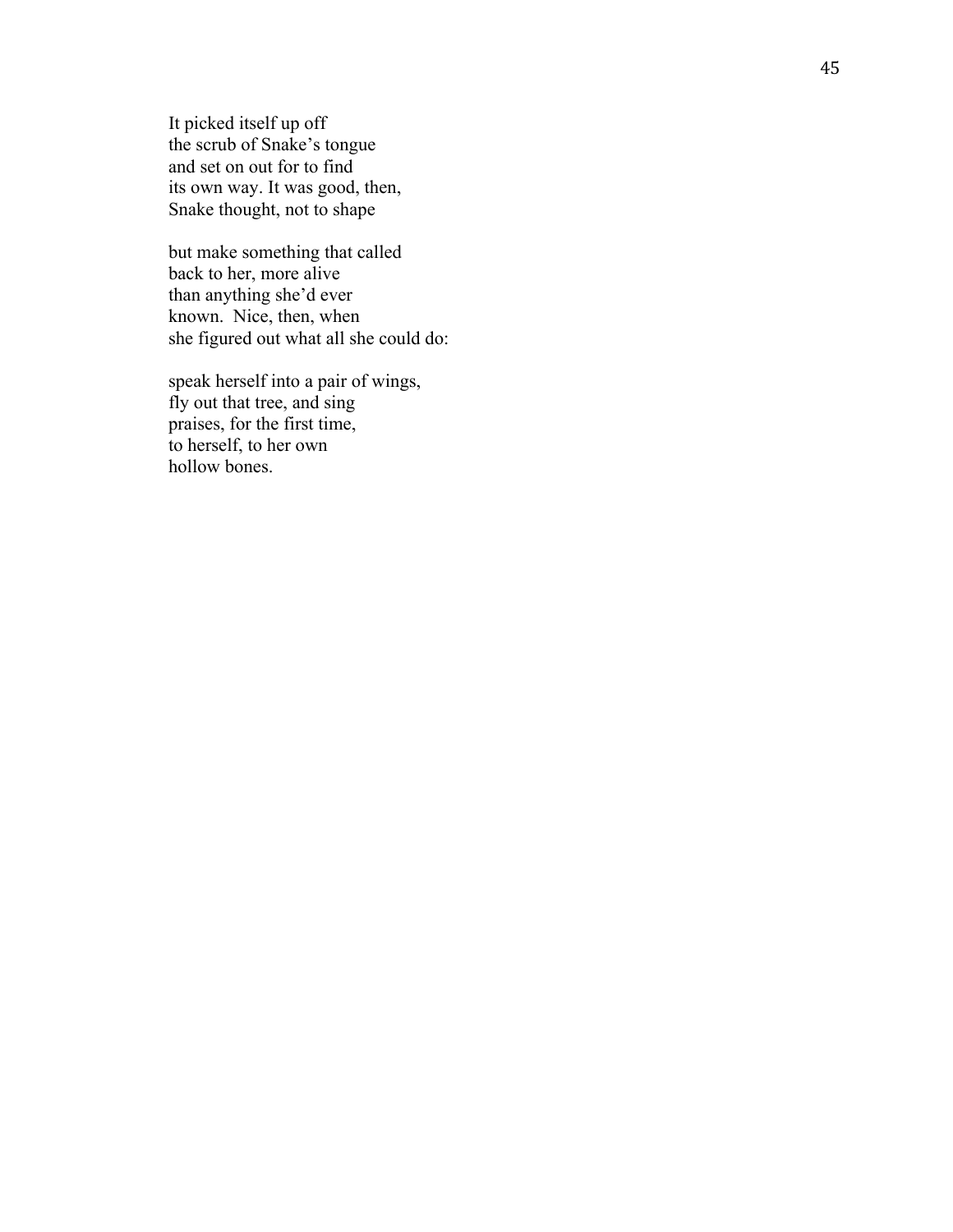#### First Snake in Holy Land

After she made herself that set of sturdy wings, I guess First Snake flew the whole world over.

She caught honeybees in her mouth and whispered them back to life over the sweet vines and peonies.

She spent time watching the ways people move, across our whole history, watched them trudge

across lonely deserts, sail hateful seas until they got where they were headed and kissed the ground.

She hovered over graveyards and counted the dead buried deep down with wedding bands and kin's tears.

She let the wind move her about over cotton and swamp where the air was so rich with dirt

she could almost taste it again. So she landed. And you wouldn't even believe where, but I swear,

she grounded herself right down in my family's field and crawled on up to my granddaddy's boot.

She shrugged off those wings that were no good for nothing but flying and started carving

out rows quicker than my granddaddy could plant. *Well, hell*, he said, *you're right good to have around*.

She stretched out long under a tree and sighed, *Sure as flesh crawls over bone, I reckon this is home.*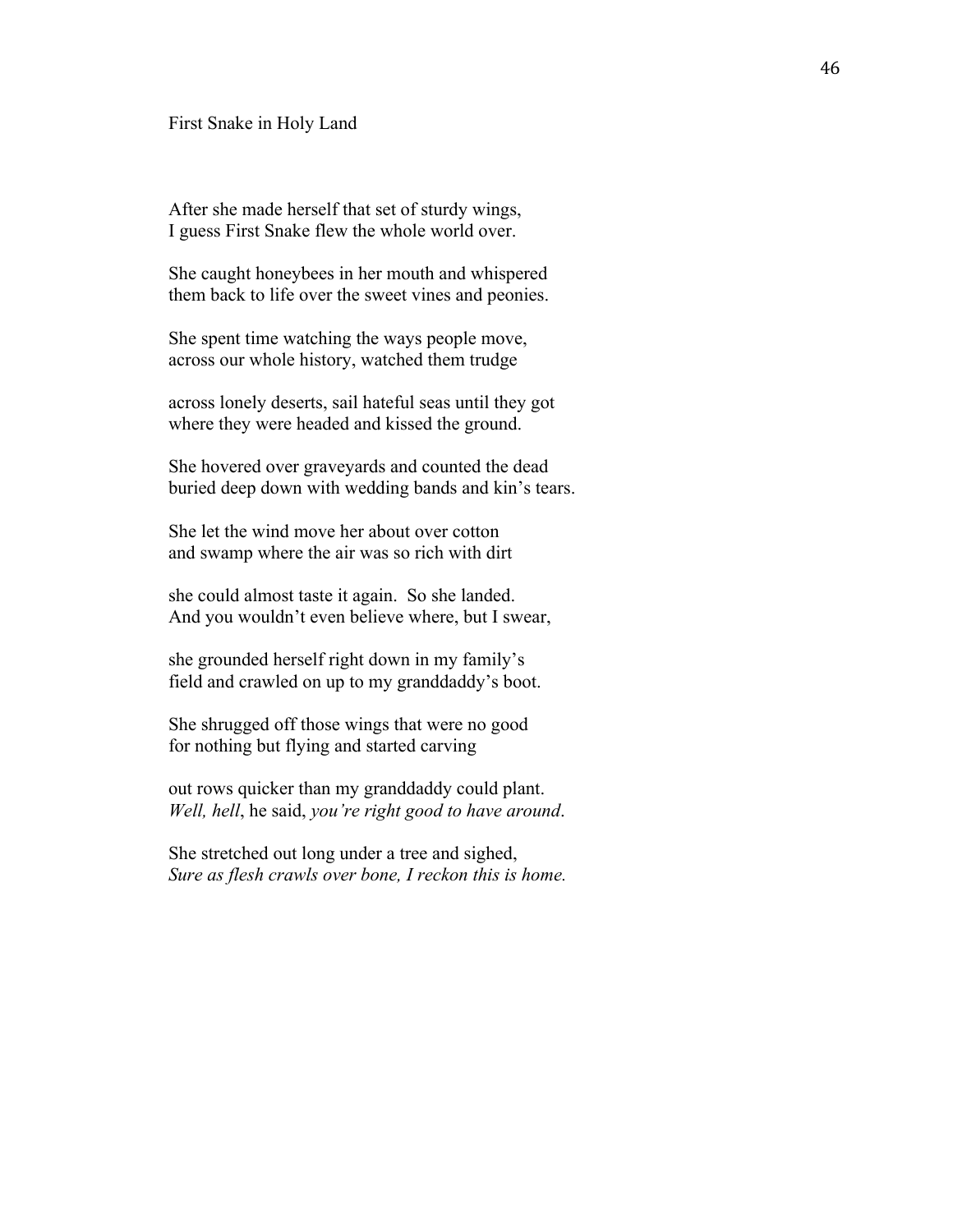### Rightly

There's that old Pee Dee River that waddles on slow, heavy with black mud so you can't see the cotton-mouths curling just below the water's warm skin. That's where they used to swim—my mama and her kin. The girls toed shallow water so as not to get their hair wet; the boys jumped from a tree rope tied to a tangled live oak. Once, Mama went out to her knees felt that loose mud squeeze up between her toes, felt it swallow her to her ankles.

One night I dreamed about that First Snake. She took my whole hand in her mouth, her rows of pin-thin teeth rolled around my fist, almost suckling. Maybe she was looking for some good or something almost good, something that wasn't scared. Who knows the needs of dark things—coal black snakes, the hungry river bottom. *We're all everything's Mama*, she looked at me and said, but what did she mean other than the world deserves love? I don't rightly know. I can't rightly say.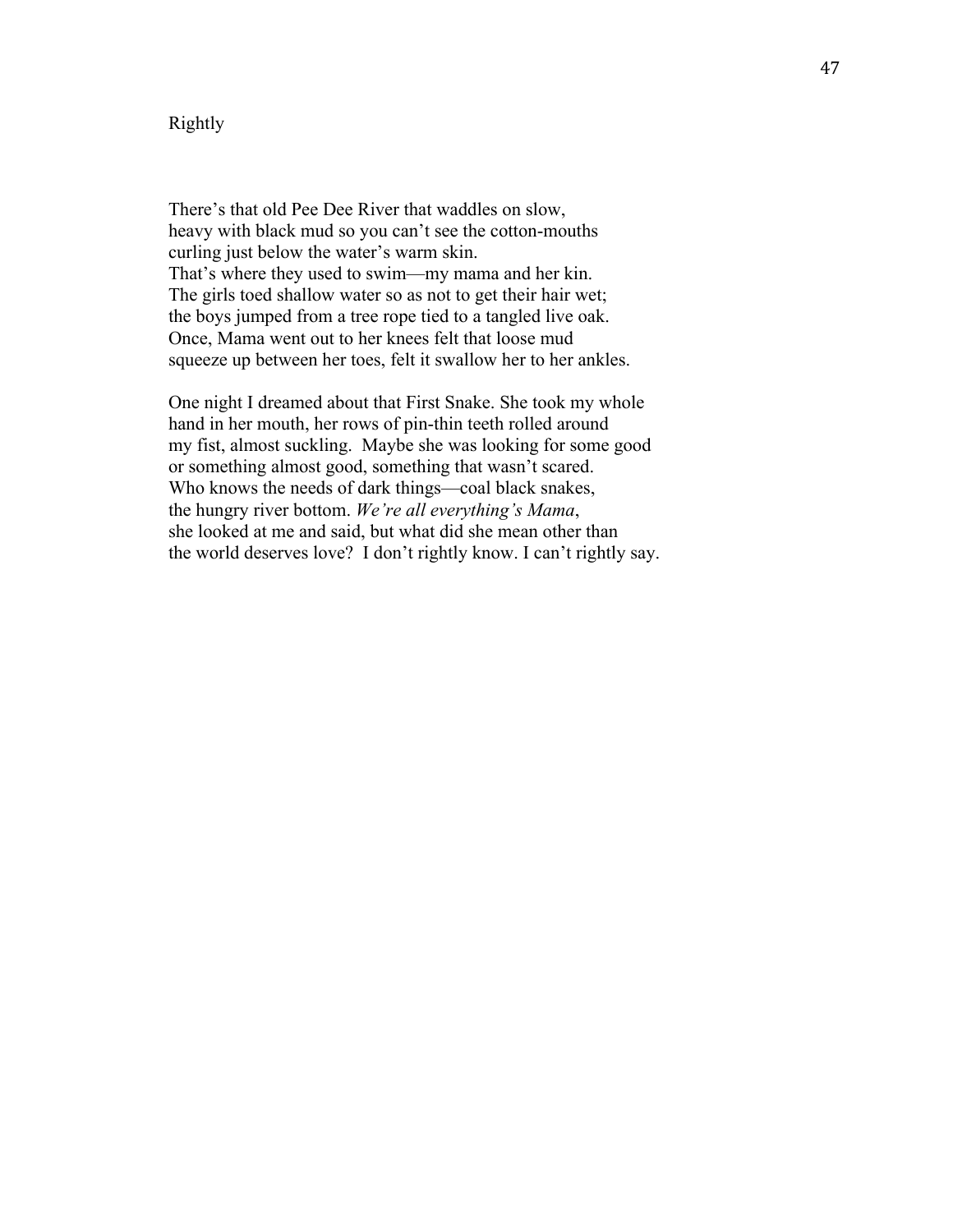#### The Book of Snake

It'll all be down soon—the house, the barn. Everything that once stood on its own.

All us cousins have talked about taking crowbars and wrestling down the old

house. It's all but fallen in as it is. We'll take what we can save

for our own homes—floorboards, mantels, the bead-board siding in the closets.

We haven't done it yet and still things around there keep falling.

So I went out there alone one day, walked the property line and counted

how many doves hovered over the field, waiting to get shot down. I shuffled through

the house, marked out where furniture used to sit, noticed how the rooms

seemed smaller than I remembered. I thought the dining room a banquet

hall, but it was no bigger than most. Other rooms were fading too, the porch.

A dollhouse used to be set up in the corner. Screens used to stop most of those flying bugs.

I walked over to the downed fence that once kept out forest from field.

Honeysuckle had tangled it beyond any use. I lifted up a trail, all heavy

with blossom, and there I saw her, that First Snake. She was all curled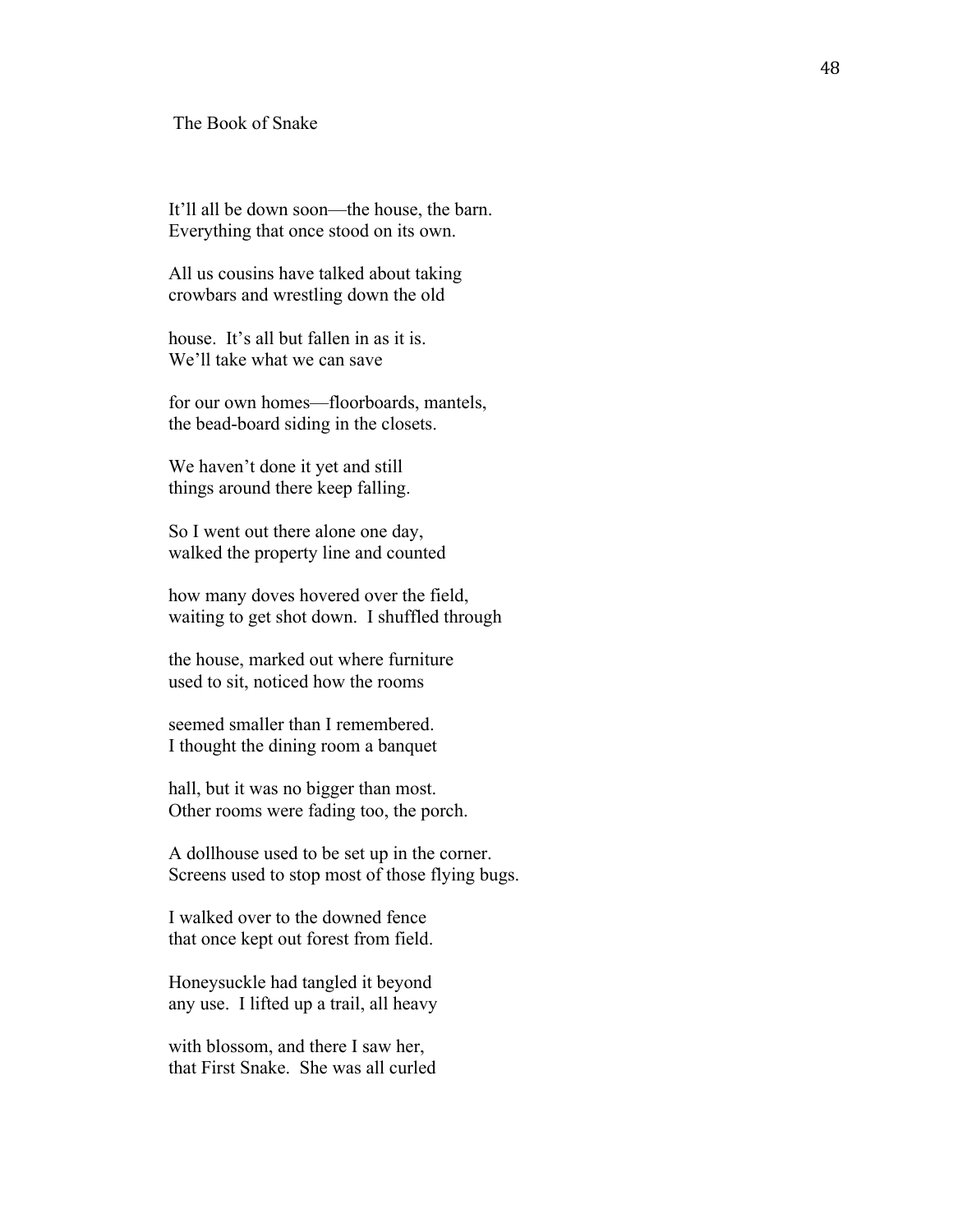up and bedded down in shade. She opened up slowly, coil over coil

and flicked her tail across the dirt a time or two before rolling back

further into the woods. I knelt on down to the ground, traced

the marks she left. It was nothing I could read, but my hands felt

it like some kind of memory. There it was, that Book of Snake,

but for all my trying, the only things I knew to preach from it

was a little like a song, the voice mellow as aged tobacco tannins,

oak barrels, moss hanging from hundred -year old trees.

I've sung it over again and again, but the only bit I can get right

is the sigh at the end: *Go on* , it goes, about as deep down

as I can feel. *Go on. Go on. Ain't nothing ever done.*